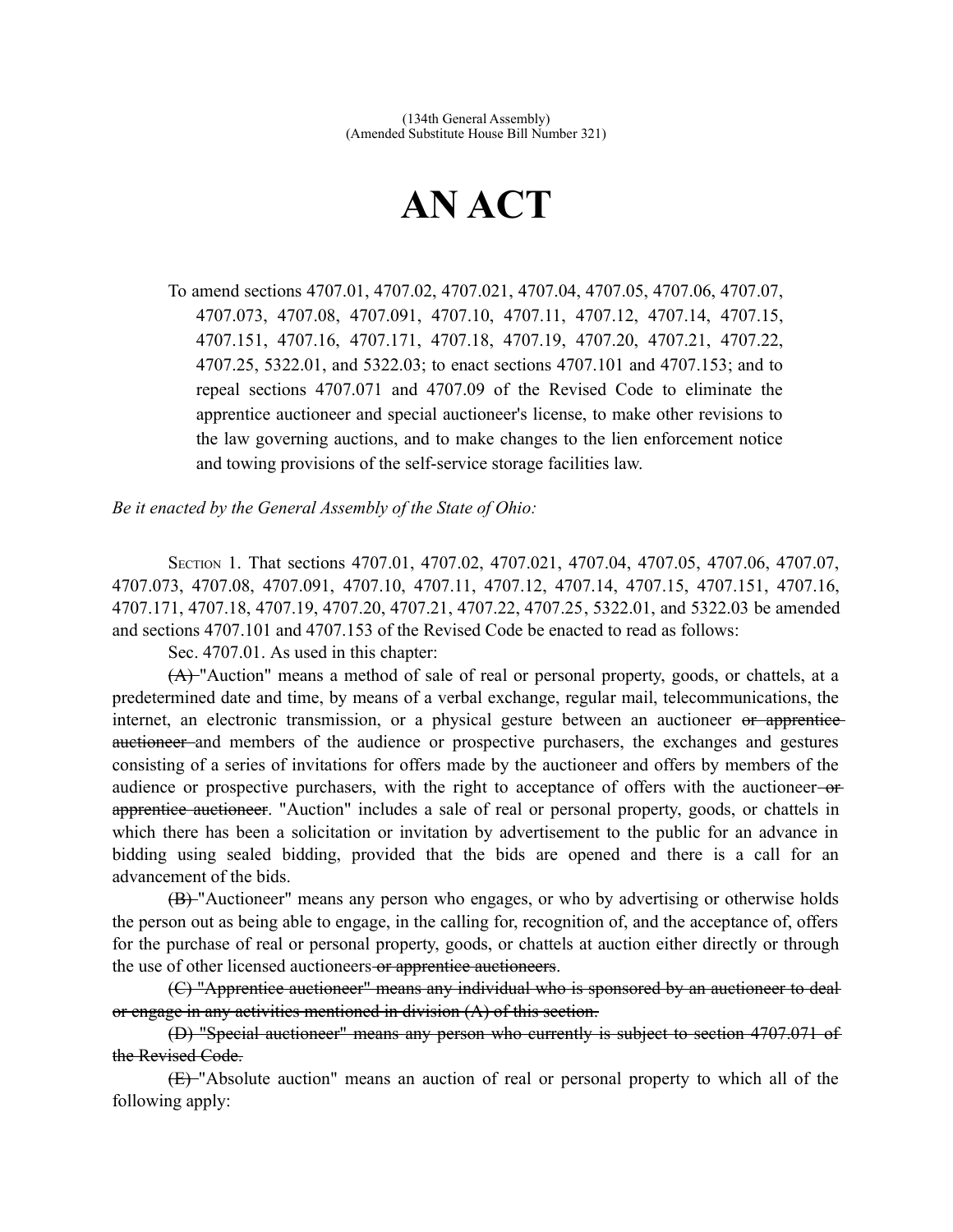(1) The property is sold to the highest bidder without reserve.

(2) The auction does not require a minimum bid.

(3) The auction does not require competing bids of any type by the seller or an agent of the seller.

(4) The seller of the property cannot withdraw the property from auction after the auction is opened and there is public solicitation or calling for bids unless no bid is made within a reasonable time.

(F) "Reserve auction" means an auction in which the seller or an agent of the seller reserves the right to establish a stated minimum bid, the right to reject or accept any or all bids, or the right to withdraw the real or personal property at any time prior to the completion of the auction by the auctioneer.

(G) "Auction mediation company" means a company that provides a forum through the internet for a person to sell the person's real or personal property via the submission of silent bids using a computer or other electronic device.

(H) "Public authority" means any board or commission of the state or any officer of such a board or commission, or any political subdivision of the state.

(I) "Estate auction" means the auction of real or personal property of a deceased person.

(J) "Absentee bidding" means a method by which a potential purchaser authorizes a proxy to place on behalf of the potential purchaser a written or oral bid to an auctioneer or auction firm or an agent of an auctioneer or auction firm.

(K) "Person" means an individual, sole proprietor, corporation, limited liability company, association, or partnership.

(L) "Auction firm" means a person who provides auction services for online or live auctions.

(M) "Auction services" means arranging, managing, and sponsoring a personal property auction. "Auction services" includes the taking and advertising of personal property on consignment to be sold at an online or live auction by a licensed auctioneer for a fee or other consideration.

(N) "Consignee" means a person or auction firm that, in the regular course of business, takes personal property on consignment to be sold at an online or live auction by a licensed auctioneer.

 $(\Theta)$  "Firm manager" means the individual designated by an auction firm who is responsible for ensuring that the auction firm complies with this chapter.

(P) "Sealed bidding" means a method of submitting a bid in writing by one or more persons following which the bids are opened at an advertised, predetermined time and place, and, after a review of all the bids received, the real or personal property is awarded to the highest and most responsive bidder.

(Q) "Multi-parcel auction" means any auction of real or personal property in which multiple parcels or lots are offered for sale in various amalgamations, including as individual parcels or lots, combinations of parcels or lots, and all parcels or lots as a whole.

"Live auction" means an auction that is hosted by an auctioneer in real time.

"Online auction" means an auction or sale at auction of real or personal property that is conducted via a web site or similar interactive communication media in which the web site or similar interactive communication media accepts and rejects bids and declares items, parcels, or lots sold.

Sec. 4707.02. (A) No person shall act as an auction firm, or auctioneer, apprentice auctioneer,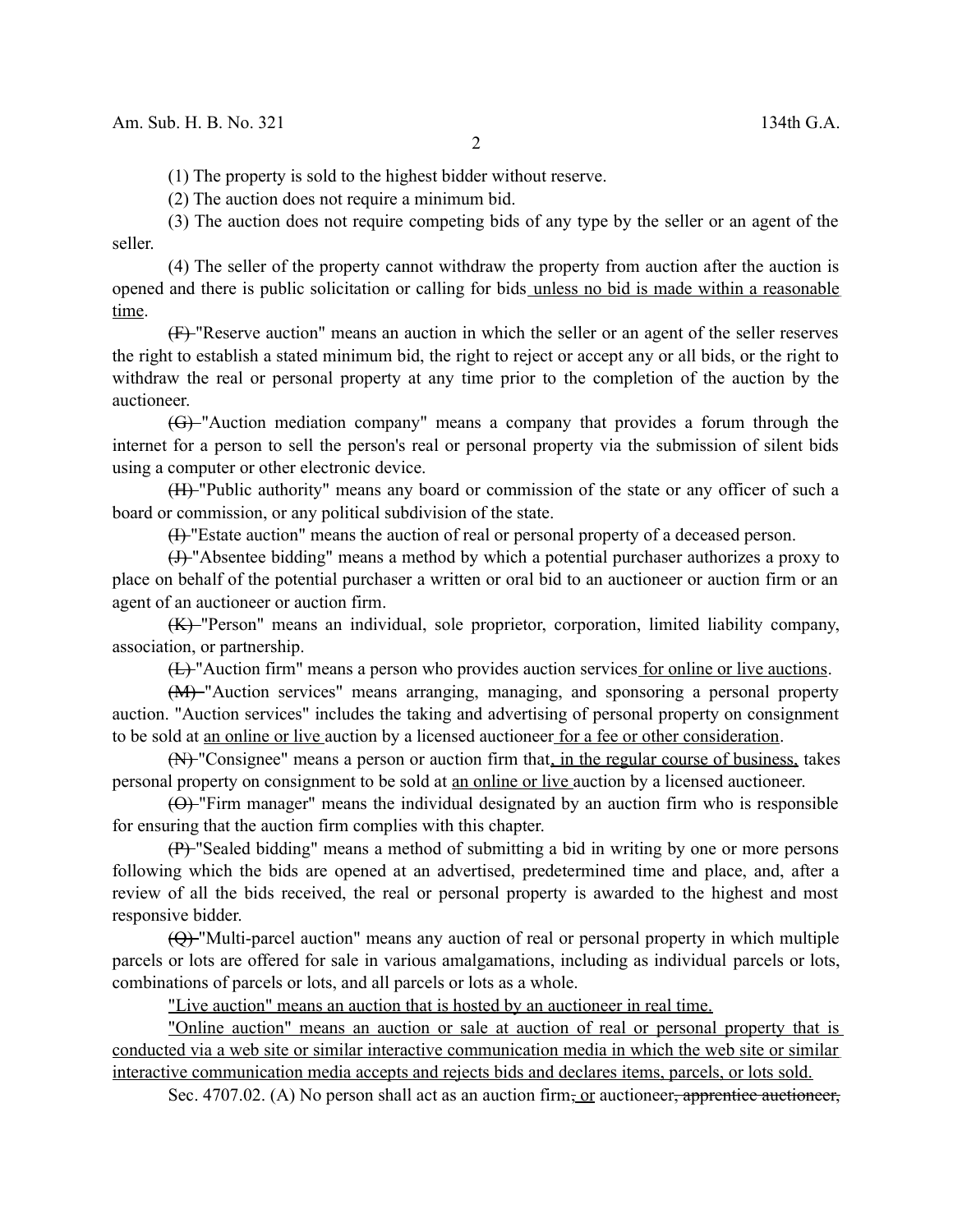or special auctioneer within this state without a license issued by the department of agriculture. No auction shall be conducted in this state except by an auctioneer licensed by the department.

Except as provided in division (D) of this section, the department shall not issue or renew a license if the applicant or licensee has been convicted of a felony or crime involving fraud or theft in this or another state at any time during the ten years immediately preceding application or renewal.

(B) Division (A) of this section does not apply to any of the following:

(1) Sales at auction that either are required by law to be at auction, other than sales pursuant to a judicial order or decree, or are conducted by or under the direction of a public authority;

(2) The owner of any real or personal property desiring to sell the property at auction, provided that the property was not acquired for the purpose of resale;

(3) An auction mediation company;

(4) An auction that is conducted in a course of study for auctioneers that is approved by the state auctioneers commission created under section 4707.03 of the Revised Code for purposes of student training and is supervised by a licensed auctioneer;

(5)(a) An auction that is sponsored by a nonprofit or charitable organization that is registered in this state under Chapter 1702. or Chapter 1716. of the Revised Code, respectively, if the auction only involves the property of the members of the organization and the auction is part of a fair that is organized by an agricultural society under Chapter 1711. of the Revised Code or by the Ohio expositions commission under Chapter 991. of the Revised Code at which an auctioneer who is licensed under this chapter physically conducts the auction;

(b) Sales at an auction sponsored by a charitable, religious, or civic organization that is tax exempt under subsection  $501(c)(3)$  of the Internal Revenue Code, or by a public school, chartered nonpublic school, or community school, if no person in the business of organizing, arranging, or conducting an auction for compensation and no consignor of consigned items sold at the auction, except such organization or school, receives compensation from the proceeds of the auction. As used in division (B)(5)(b) of this section, "compensation" means money, a thing of value other than participation in a charitable event, or a financial benefit.

(c) Sales at an auction sponsored by an organization that is tax exempt under subsection 501(c)(6) of the Internal Revenue Code and that is a part of a national, regional, or state convention or conference that advances or promotes the auction profession in this state when the property to be sold is donated to or is the property of the organization and the proceeds remain within the organization or are donated to a charitable organization that is tax exempt under subsection  $501(c)(3)$ of the Internal Revenue Code.

(6) A person licensed as a livestock dealer under Chapter 943. of the Revised Code who exclusively sells livestock and uses an auctioneer who is licensed under this chapter to conduct the auction;

(7) A person licensed as a motor vehicle auction owner under Chapter 4517. of the Revised Code who exclusively sells motor vehicles to a person licensed under Chapter 4517. of the Revised Code and who uses an auctioneer who is licensed under this chapter to conduct the auction;

(8) Sales of real or personal property conducted by means of the internet, provided that they are not conducted in conjunction with a live auction;

 $(9)$ -A bid calling contest that is approved by the commission and that is conducted for the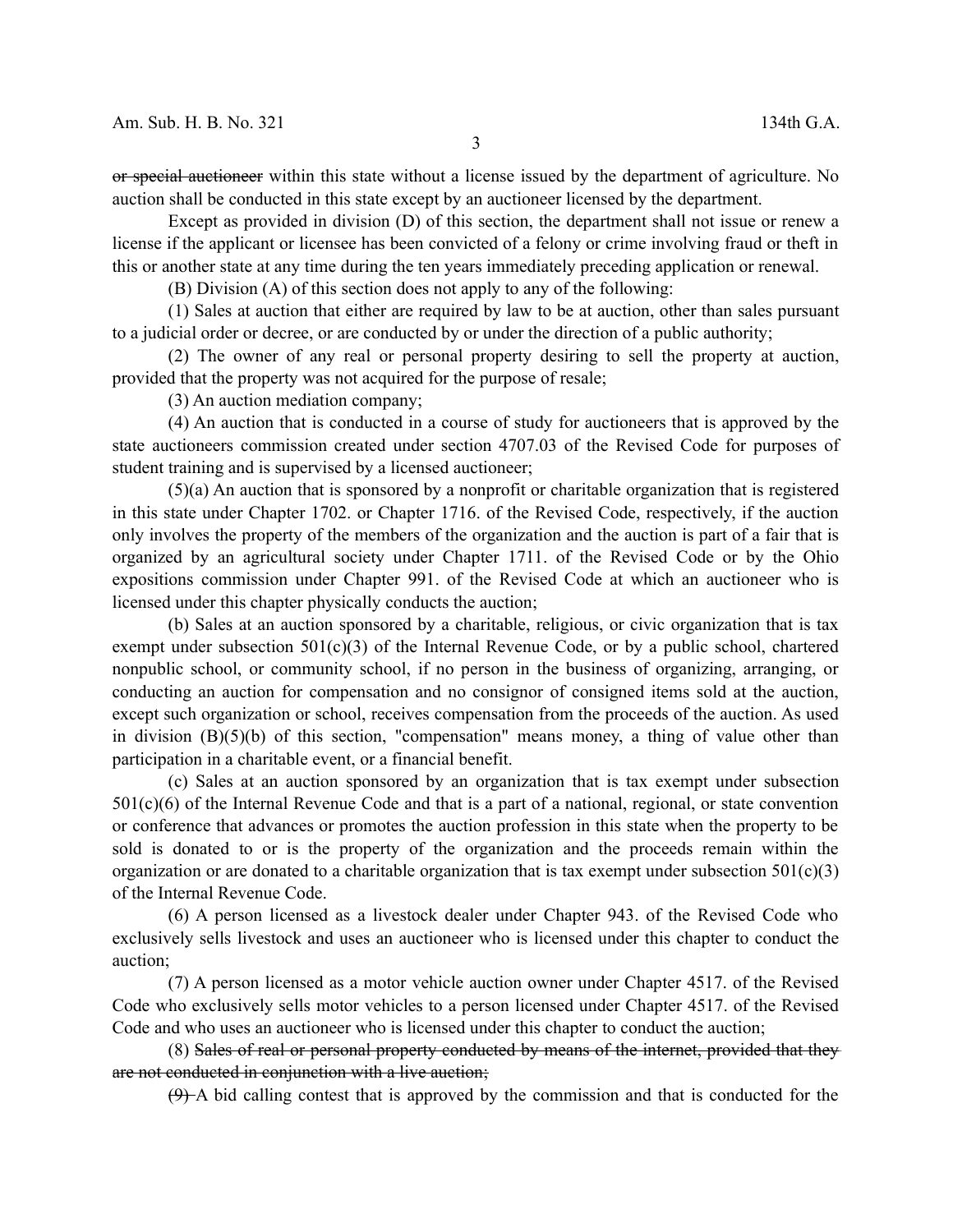purposes of the advancement or promotion of the auction profession in this state;

 $(10)(9)$  An auction at which the champion of a national or international bid calling contest appears, provided that both of the following apply:

(a) The champion is not paid a commission.

(b) The auction is conducted under the direct supervision of an auctioneer licensed under this chapter in order to ensure that the champion complies with this chapter and rules adopted under it.

 $(C)(1)$  No person shall advertise or hold oneself out as an auction firm, or auctioneer. apprentice auctioneer, or special auctioneer without a license issued by the department of agriculture.

(2) Division  $(C)(1)$  of this section does not apply to an individual who is the subject of an advertisement regarding an auction conducted under division (B)(5)(b) of this section.

(D) The department shall not refuse to issue a license to an applicant because of a criminal conviction unless the refusal is in accordance with section 9.79 of the Revised Code.

Sec. 4707.021. Only an auctioneer who is licensed under this chapter and who is licensed as a real estate broker or a real estate salesperson under Chapter 4735. of the Revised Code shall sign an auction contract for the sale of real property at auction. A real estate broker who is licensed under Chapter 4735. of the Revised Code, but who is not licensed as an auctioneer under this chapter shall not sign an auction contract or conduct an auction, but may contract for the sale of real property at auction only if either of the following applies:

(A) The auctioneer who signs the auction contract and who conducts the auction is a salesperson licensed under Chapter 4735. of the Revised Code and is associated with the real estate broker who contracts for the sale of real property.

(B) The real estate broker enters into a cooperative agreement with another real estate broker licensed under Chapter 4735. of the Revised Code with whom an auctioneer licensed under this chapter is associated and the auctioneer is solely responsible for signing the auction contract and conducting the auction.

An apprentice auctioneer who is licensed as a real estate broker or real estate salespersonunder Chapter 4735. of the Revised Code may act as a bid caller in the sale of real property at auction if the sponsoring auctioneer is licensed under this chapter and is licensed as a real estate broker or real estate salesperson under Chapter 4735. of the Revised Code.

Nothing in this section shall be construed to permit a business to contract for the sale of real property at auction through an individual who is not licensed under this chapter and Chapter 4735. of the Revised Code.

Sec. 4707.04. (A) The state auctioneers commission shall, upon qualification of the member or members appointed in each year, select from its members a chairperson, and shall serve in an advisory capacity to the department of agriculture for the purpose of carrying out this chapter. The commission shall meet not less than four times annually.

(B)(1) The commission shall establish requirements and standards for courses both of the following:

(a) Courses of study in auctioneering;

(b) Courses of study for purposes of continuing education under section 4707.101 of the Revised Code. The

(2) The commission triennially shall review the courses of study in auctioneering that are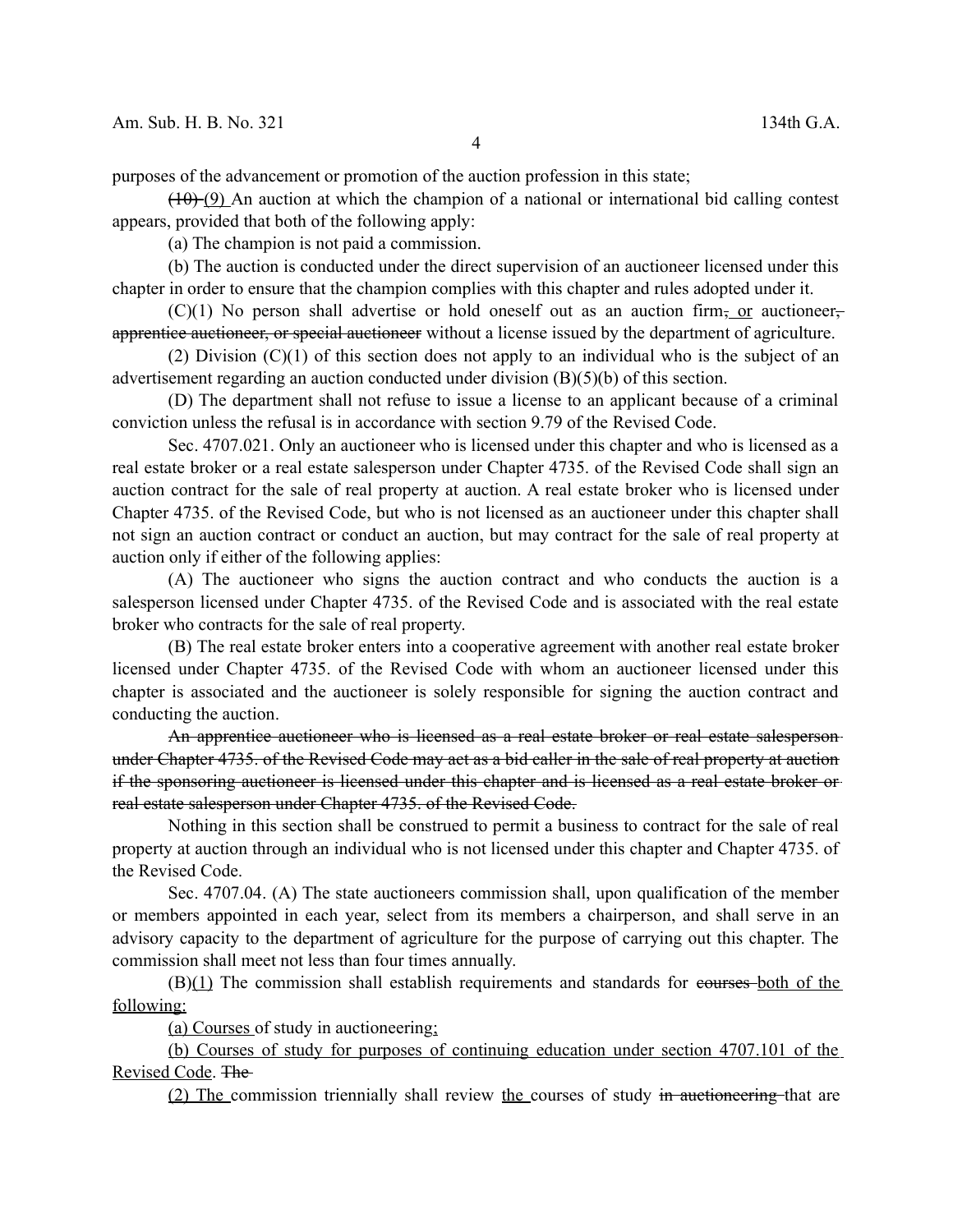offered at institutions and continuing education providers in order to determine whether the courses comply with those the requirements and standards established under division (B)(1) of this section. The commission shall approve institutions and continuing education providers that offer courses that comply with the requirements and standards. If an institution or continuing education provider is not approved, the institution or continuing education provider may reapply for approval within a year of the disapproval. If at that time the commission approves the institution or continuing education provider, the institution or continuing education provider shall be approved for the remainder of the triennial period. The commission, prior to the triennial review, may place on probationary status or revoke the approval of any institution or continuing education provider that provides a course of study in auctioneering if the institution or continuing education provider fails to comply with the requirements and standards established under this division (B)(1) of this section.

(C) Members of the commission who are licensed auctioneers under this chapter shall administer the oral licensing examination required under section 4707.08 of the Revised Code.

(D) Each commissioner shall receive the commissioner's actual and necessary expenses incurred in the discharge of the commissioner's duties. Each commissioner also shall receive a per diem salary from the auctioneers fund created in section 4707.05 of the Revised Code for each meeting attended. The director of agriculture shall adopt rules in accordance with Chapter 119. of the Revised Code establishing the per diem salary.

(E) (D) The commission may form subcommittees for purposes of research, education, and promotion of the auctioneering profession. If a majority of the members of the commission approves, the members of a subcommittee may be reimbursed from the auction education fund created in section 4707.171 of the Revised Code for the actual and necessary expenses incurred in the discharge of their duties.

(F) (E) Serving as a member of the commission does not constitute holding a public office or position of employment under the laws of this state and does not constitute grounds for removal of public officers or employees from their offices or positions of employment.

(G) (F) The commission may advise the director on actions of the director as required under this chapter.

Sec. 4707.05. Except as otherwise provided in section 4707.25 of the Revised Code, all fees and charges collected by the department of agriculture pursuant to this chapter shall be paid into the state treasury to the credit of the auctioneers fund, which is hereby created. All expenses incurred by the department in administering this chapter shall be paid out of the fund. The total expenses incurred by the department in the administration of this chapter shall not exceed the total fees, charges, fines, and penalties imposed under sections 4707.08, 4707.10, and 4707.99 of the Revised Code and paid to the treasurer of state. The department may conduct education programs for the enlightenment and benefit of all auctioneers who have paid fees pursuant to sections 4707.08 and 4707.10 of the Revised Code.

At the end of each fiscal year, if the balance of the fund is greater than three hundred thousand dollars, the director of agriculture shall request the director of budget and management to, and the director of budget and management shall, transfer twenty-five per cent of the balance that is in excess of three hundred thousand dollars to the auction recovery fund created in section 4707.25 of the Revised Code.

5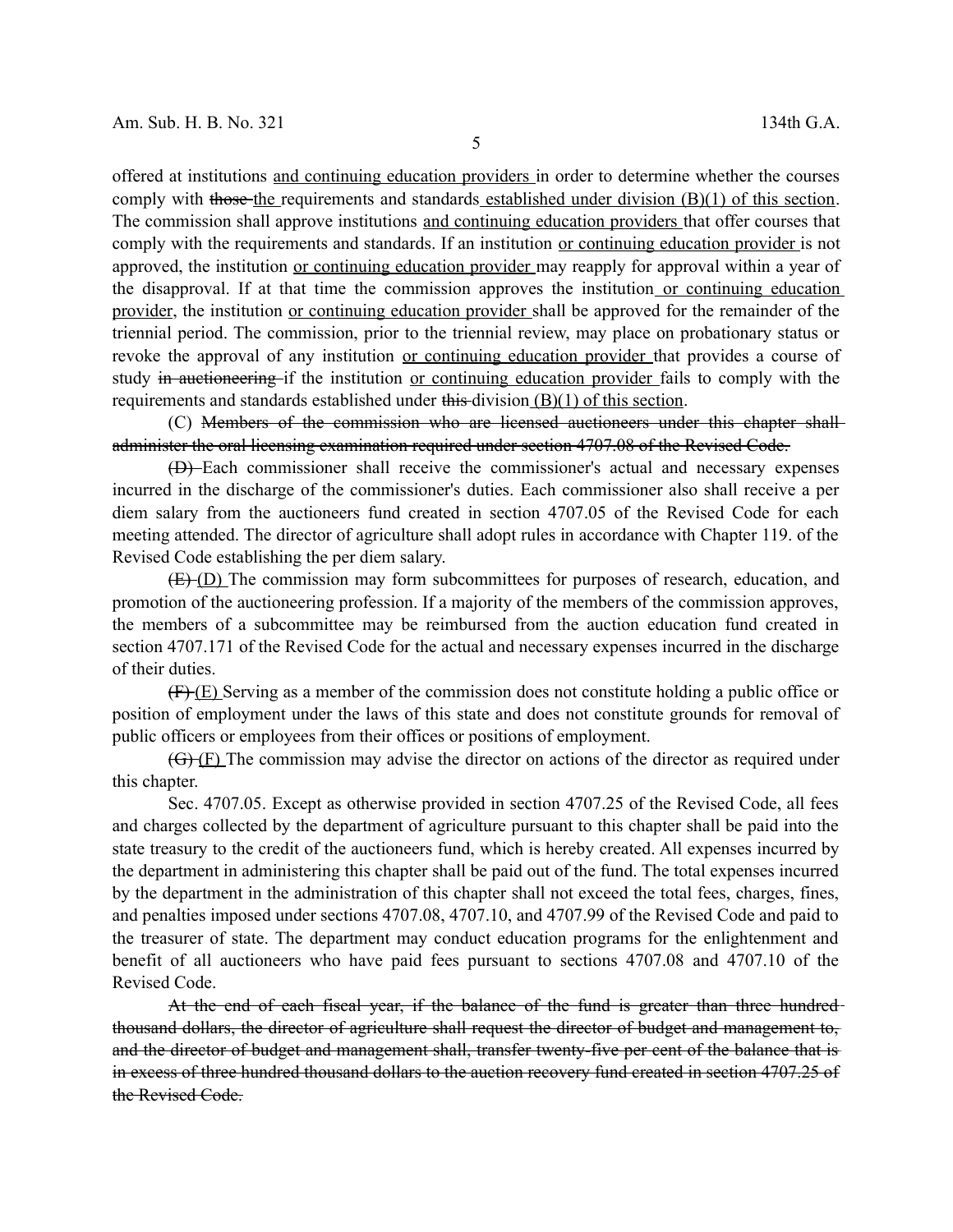Sec. 4707.06. The department of agriculture shall maintain a record of the names and addresses of all auction firms, and auctioneers, apprentice auctioneers, and special auctioneerslicensed by the department. This record shall also include a list of all persons whose licenses have been suspended or revoked as well as any other information relative to the enforcement of this chapter that the department considers of interest to the public.

Sec. 4707.07. (A) The department of agriculture may grant <u>an</u> auctioneer's licenses-license to those individuals who are an individual who is determined to be qualified by the department. Each individual who applies for an auctioneer's license shall furnish to the department, on forms provided by the department, satisfactory proof that the applicant:

(1) Has attained the age of at least eighteen years;

(2) Has done one of the following:

(a) Met the apprenticeship requirements set forth in section 4707.09 of the Revised Code;

(b) Met the requirements of section 4707.12 of the Revised Codesuccessfully completed a course of study in auctioneering at an institution that is approved by the state auctioneers commission.

(3) Has a general knowledge of the following:

(a) The requirements of the Revised Code relative to auctioneers;

(b) The auction profession;

(c) The principles involved in conducting an auction;

(d) Any local and federal laws regarding the profession of auctioneering.

(4) Has satisfied the financial responsibility requirements established under section 4707.11 of the Revised Code if applicable.

(B) Auctioneers who served apprenticeships and who hold licenses issued before May 1, 1991, and who seek renewal of their licenses, are not subject to the additional apprenticeship requirements imposed by section 4707.09 of the Revised CodeIf the department determines that an application is incomplete, the department shall notify the applicant that the application is incomplete and inform the applicant of the information that is missing from the application. An applicant shall submit the additional information within ninety days after being notified by the department that the application is incomplete. If an applicant fails to submit the required information within that ninetyday period, the department shall deny the application and the applicant shall forfeit the application fee to the department.

(C) A licensee may do business under more than one registered name, but not to exceed three registered names, provided that the names have been approved by the department. The department may reject the application of any person seeking licensure under this chapter if the name or names to be used by the applicant are likely to mislead the public, or if the name or names do not distinguish the applicant from the name or names of any existing person licensed under this chapter. If an applicant applies to the department to do business under three names, the department may charge a fee of ten dollars for the third name.

(D) The department, in its discretion, may waive the schooling and apprenticeship requirements for a resident of this state, provided that the resident holds a valid auctioneer's license that was issued by a state with which the department has entered into a reciprocal licensing agreement and the resident is in good standing with that state. The applicant shall provide proof that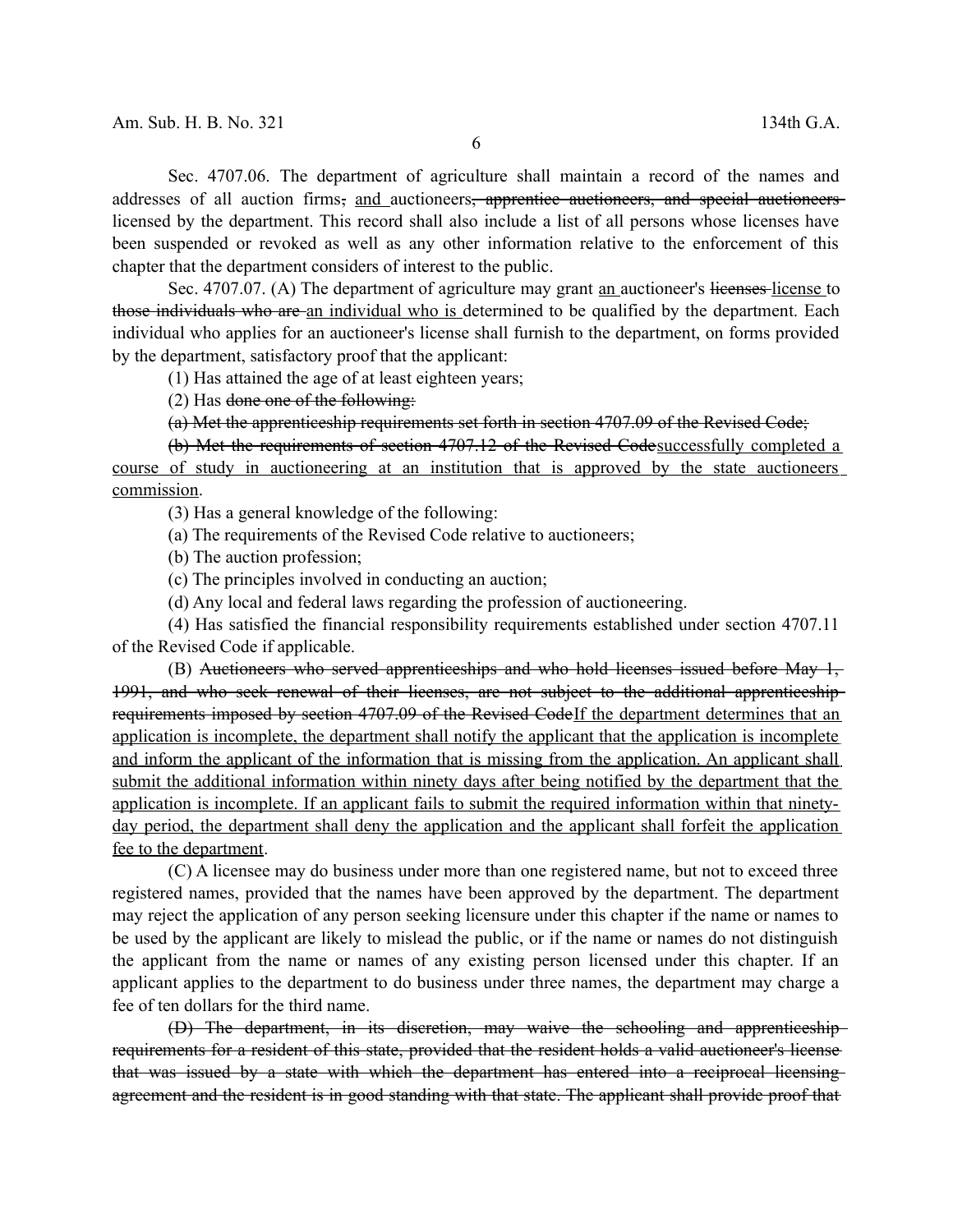is satisfactory to the department that the applicant has had two years of experience as an auctioneer immediately preceding the date of application that includes at a minimum twelve auctions in which the applicant was a bid caller in the reciprocal state.

Sec. 4707.073. (A) No corporation, limited liability company, general or limited partnership, or unincorporated association shall act or hold itself out as an auctioneer without a valid auctioneer's license issued under this section. This section does not apply to a person who is issued a license under section 4707.071 of the Revised Code.

(B) The department of agriculture may grant an auctioneer's license to a corporation, limited liability company, general or limited partnership, or unincorporated association that is determined to be qualified by the department. Every applicant for a license under this section shall furnish to the department, on forms provided by the department, satisfactory proof that the applicant:

(1) Is in good standing with the secretary of state if the applicant is a corporation;

(2) Is of trustworthy character;

(3) Has provided proof of financial responsibility as required in section 4707.11 of the Revised Code;

(4) Is registered with the secretary of state or a local authority, as applicable, to do business in this state;

(5) Has complied with any other requirement that the director establishes in rules adopted under section 4707.19 of the Revised Code.

(C) An application submitted under this section shall list the names of all of the owners, directors, partners, or members of the applicant, as applicable, and shall indicate those that have an auctioneer's license issued under section 4707.07 of the Revised Code.

(D) The department shall not issue a license under this section unless one of the following applies, as applicable:

(1) If the applicant is a limited liability company or a general or limited partnership, not less than fifty per cent of the members or general partners have a current license issued under section 4707.07 of the Revised Code.

(2) If the applicant is a corporation, not less than fifty per cent of the directors and the president or chief executive have a current license issued under section 4707.07 of the Revised Code.

(3) If the applicant is an unincorporated association, not less than fifty per cent of the members have a current license issued under section 4707.07 of the Revised Code.

Failure of a corporation, limited liability company, partnership, or unincorporated association to maintain the applicable requirements of this division after the issuance of a license under this section may be sufficient cause for the revocation of the license under section 4707.15 of the Revised Code.

(E) Upon the issuance of a license under this section, a corporation, limited liability company, partnership, or unincorporated association shall designate an individual from among its directors, partners, or members who is licensed under section 4707.07 of the Revised Code as its agent for purposes of communication with the department. If that individual ceases to be the agent, the corporation, limited liability company, partnership, or unincorporated association shall notify the department not later than ten days after the day on which the individual ceases to be the agent. Upon notification to the department, the license of the corporation, limited liability company, partnership,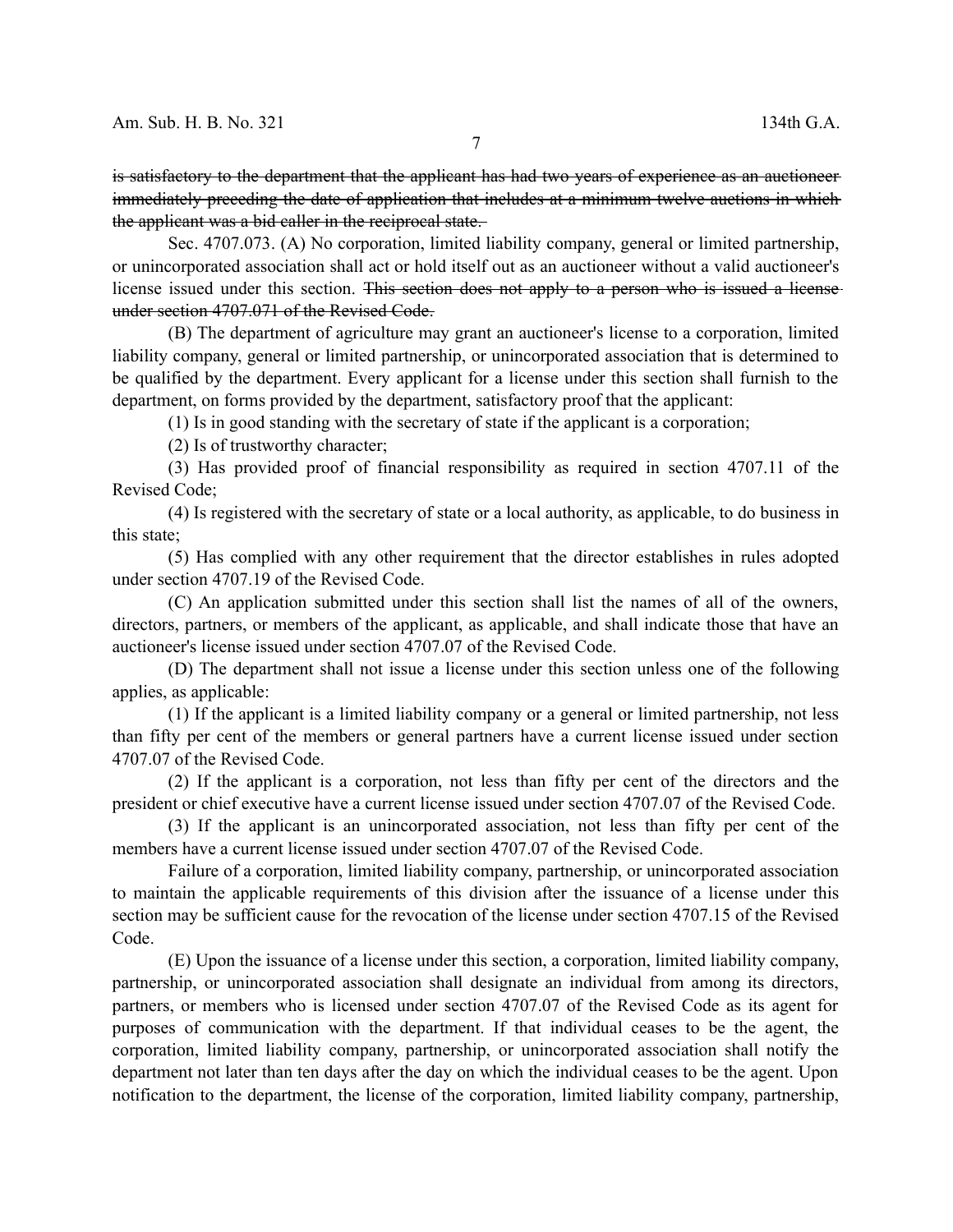or unincorporated association, as applicable, immediately shall terminate. If the corporation, limited liability company, partnership, or unincorporated association notifies the department of the designation of a new agent in accordance with the requirements of this division and pays a fee in the amount of ten dollars, the department shall issue the corporation, limited liability company, partnership, or unincorporated association a new license.

(F) This section does not preclude a corporation, limited liability company, partnership, or unincorporated association from selling real property at auction, provided that the requirements of this section and section 4707.021 and Chapter 4735. of the Revised Code are satisfied.

(G) A person licensed as a real estate broker under Chapter 4735. of the Revised Code shall not be required to obtain a license under this section if the person complies with sections 4707.021 and 4707.22 of the Revised Code.

Sec. 4707.08. (A) The department of agriculture shall hold written examinations four times each year for the purpose of testing the qualifications required for obtaining a license under section 4707.07 of the Revised Code and twelve times each year for obtaining a license under section 4707.09 4707.07 of the Revised Code and for unlicensed auction firm managers as required under division (D) of section 4707.074 of the Revised Code. The written examination shall be held at the department or at an alternative location determined by the department. In addition to the written examination, auctioneer license applicants shall pass an oral examination administered by the state auctioneers commission on the same date and at the same location as the written examination. An examination shall not be required for the renewal of any license unless the license has been revoked. suspended, or allowed to expire without renewal, in which case the applicant shall take and pass the appropriate examinations examination offered by the department.

An examination fee of twenty-five dollars shall be collected from each person taking the auctioneer examination and fifteen dollars from each person taking either the apprentice auctioneer examination or the auction firm manager examination to defray expenses of holding the examinations.

(B) All applications and proofs shall be filed by each applicant before the scheduled date of examination, and shall be accompanied by proof of financial responsibility and a license fee. In order to be seated for an examination held under this section, an applicant shall have a complete application on file with the department not later than fourteen days prior to the examination date.

(C) If a court of competent jurisdiction or the department, at an administrative hearing, has found that an applicant conducted an auction, provided auction services, or acted as an auctioneer without a license issued under this chapter, the department may refuse to allow the applicant to take an examination under this section or may deny the issuance of a license to the applicant for a period of two years.

(D)(1) If an applicant for a license fails to pass the examination, the applicant may take the examination on the next scheduled date for the examination. If an applicant fails to pass the examination on the second consecutive attempt, the applicant shall not take the examination on the next scheduled date for the examination.

(2) If an applicant for a license fails to pass the examination on the third attempt, the applicant shall attend auction school a second time before the applicant may take the examination. If an applicant for a license fails to pass the examination on the fourth attempt, the applicant shall not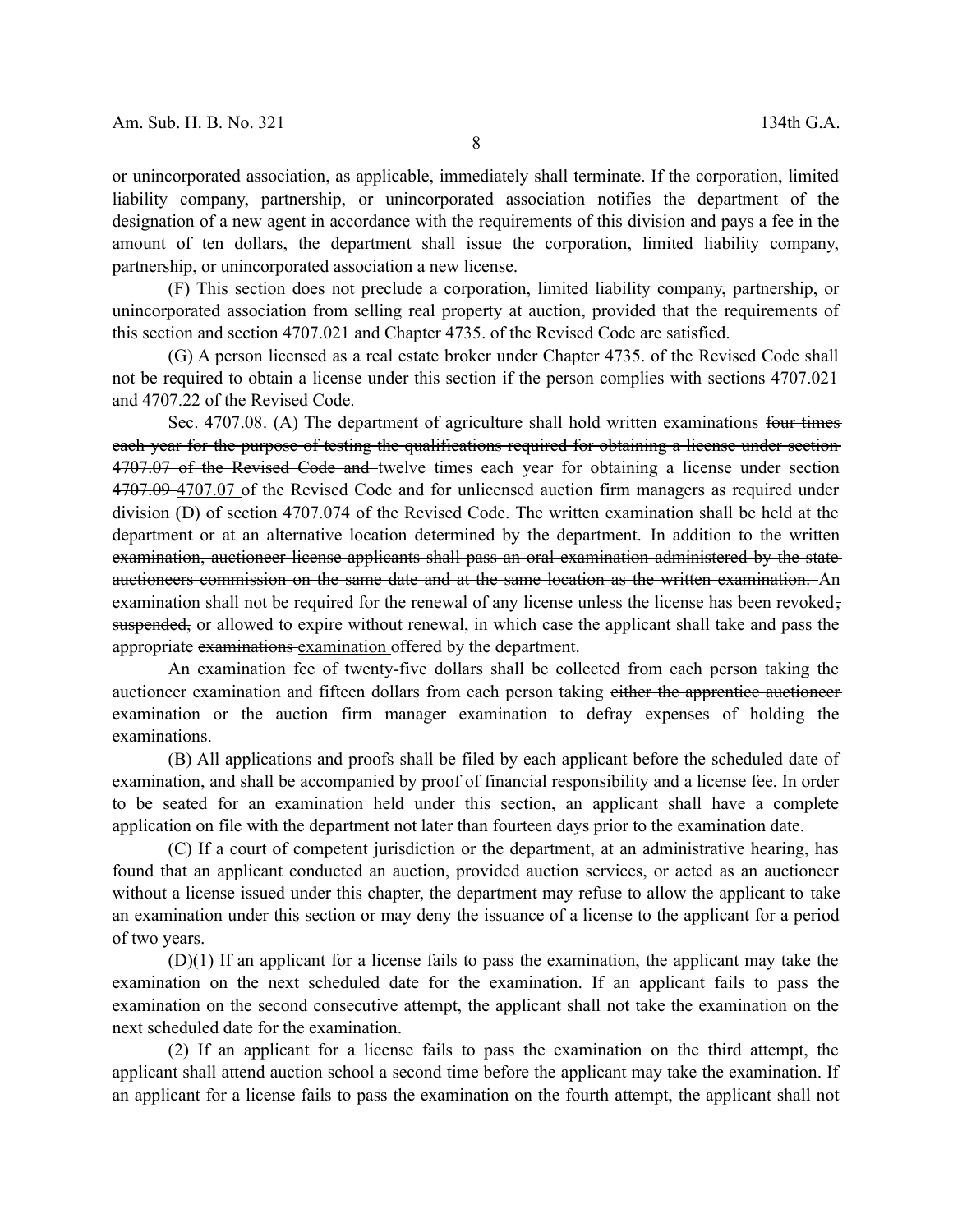take the examination for at least one year from the date of the last failed attempt.

(3) If an individual who is taking the examination for an auction firm manager fails to pass the examination on the third attempt, the individual shall not take the examination for one year from the date of the last failed attempt.

Sec. 4707.091. (A) Prior to the expiration of an auctioneer's or apprentice auctioneer's license, an auctioneer or apprentice auctioneer may submit an application to the department of agriculture, on forms provided by the department, to place the license on deposit with the department for a period not to exceed two years. Not later than fourteen days after receipt of an application under this section, the department shall accept or deny the application.

(B) If the department accepts the application, an auctioneer or apprentice auctioneer who has a license on deposit with the department under this section shall not act as an auctioneer or apprentice auctioneer while the license is on deposit. In addition, such an auctioneer shall not be required to pay an assessment under section 4707.25 of the Revised Code.

(C) An auctioneer or apprentice auctioneer may reacquire a license on deposit from the department if the auctioneer or apprentice auctioneer does all of the following prior to reacquisition:

(1) Submits a written request to the department that contains the business address and telephone number of the auctioneer or apprentice auctioneer, as applicable;

(2) Pays a reactivation fee for the license in the following amount, as applicable:

(a) In the case of an apprentice auctioneer, one hundred dollars;

(b) In the case of an auctioneer whose license is reacquired during the first half of the biennium according to the biennial schedule established in division  $(B)$   $(A)$  of section 4707.10 of the Revised Code, two hundred dollars;

 $(e)$  (b) In the case of an auctioneer whose license is reacquired during the second half of the biennium according to that biennial schedule, one hundred dollars.

(3) Pays the assessment that is levied under section 4707.25 of the Revised Code for the current year, if applicable;

(4) Provides proof of financial responsibility as required in section 4707.11 of the Revised Code, if applicable;

(5) Complies with any other requirement established in rules adopted by the director under section 4707.19 of the Revised Code.

(D) If an auctioneer or apprentice auctioneer, at the time of placing the auctioneer's or apprentice auctioneer's license on deposit, as applicable, has not maintained proof of financial responsibility for the entire period of time required under section 4707.11 of the Revised Code, the auctioneer or apprentice auctioneer, beginning at the time of reacquisition, shall maintain proof of financial responsibility for the remainder of the time required under that section.

Sec. 4707.10. (A) The fee for each apprentice auctioneer's or auction firm license issued by the department of agriculture is one hundred dollars, and the annual renewal fee for any such license is one hundred dollars. All licenses expire annually on the last day of June of each year and shall be renewed according to the standard renewal procedures of Chapter 4745. of the Revised Code, or the procedures of this section. Any licensee under this chapter who wishes to renew the licensee's license, but fails to do so before the first day of July shall reapply for licensure in the same manner and pursuant to the same requirements as for initial licensure, unless before the first day of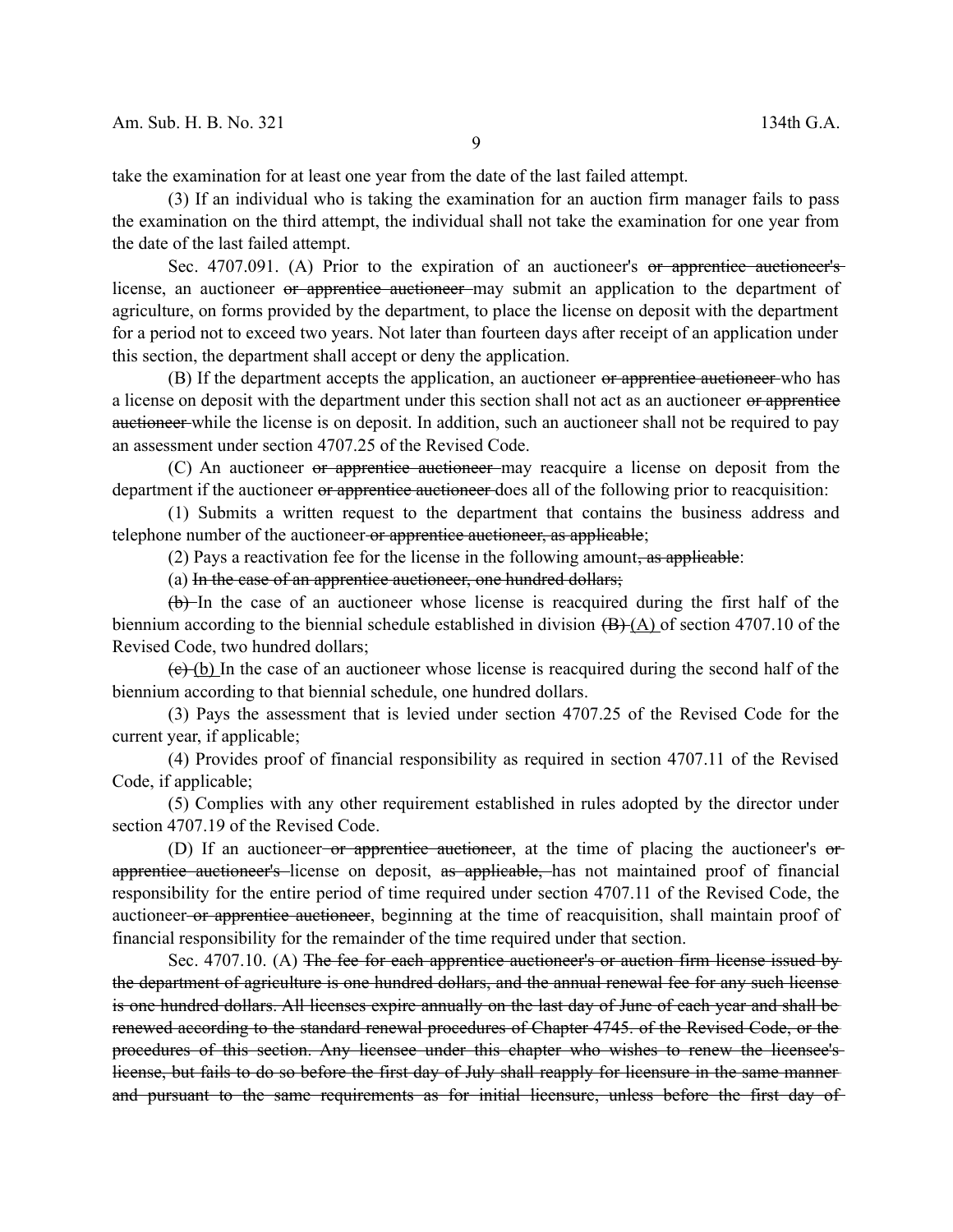$(B)(1)$  Each person to whom the department issues an auctioneer's license or specialauctioneer's auction firm license shall pay a licensure fee. Those licenses are biennial and expire in accordance with the schedule established in division  $(\overline{B})(2)$  (A)(2) of this section. If such a license is issued during the first year of a biennium, the licensee shall pay a fee in the amount of two hundred dollars. If the license is issued during the second year of a biennium, the licensee shall pay a fee in the amount of one hundred dollars. With respect to an auctioneer's license, the fees apply regardless of whether the license is issued to an individual under section 4707.07 of the Revised Code or to a corporation, limited liability company, partnership, or association under section 4707.073 of the Revised Code.

All auctioneer's licenses and special auctioneer's auction firm licenses expire on the last day of June of the biennium. The licenses shall be renewed in accordance with the standard renewal procedures of Chapter 4745. of the Revised Code or the procedures in this section and upon the licensee's payment to the department of a renewal fee of two hundred dollars. A licensee who wishes to renew the licensee's license, but who fails to do so before the first day of July following the license's expiration, shall reapply for licensure in the same manner and pursuant to the same requirements as for the initial licensure unless before the first day of September following the expiration, the former licensee pays to the department, in addition to the regular renewal fee, a late renewal penalty of one hundred dollars.

(2) The biennial expiration of an auctioneer's license or special auctioneer's auction firm license shall occur in accordance with the following schedule:

(a) The license shall expire in odd-numbered years if the business name or last name, as applicable, of the licensee begins with the letters "A" through "J" or with the letters "X" through "Z."

(b) The license shall expire in even-numbered years if the business name or last name, as applicable, of the licensee begins with the letters "K" through "W."

 $(\overline{C})(B)(1)$  To renew an auctioneer's license, the licensee shall include with a renewal application an affidavit stating that the licensee has completed eight hours of continuing education in accordance with section 4707.101 of the Revised Code during the two years immediately preceding renewal of the licensee's license.

(2) To renew an auction firm's license, the auction firm manager of the licensed auction firm shall include with a renewal application an affidavit stating that the auction firm manager has completed eight hours of continuing education in accordance with section 4707.101 of the Revised Code during the two years immediately preceding renewal of the auction firm's license.

The director of agriculture shall not renew an auctioneer or auction firm license unless the applicant demonstrates that all continuing education requirements have been completed.

(C) Any person who fails to renew the person's license before the first day of July is prohibited from engaging in any activity specified or comprehended in section 4707.01 of the Revised Code until such time as the person's license is renewed or a new license is issued. Renewal of a license between the first day of July and the first day of September does not relieve any person from complying with this division. The department may refuse to renew the license of or issue a new license to any person who violates this division.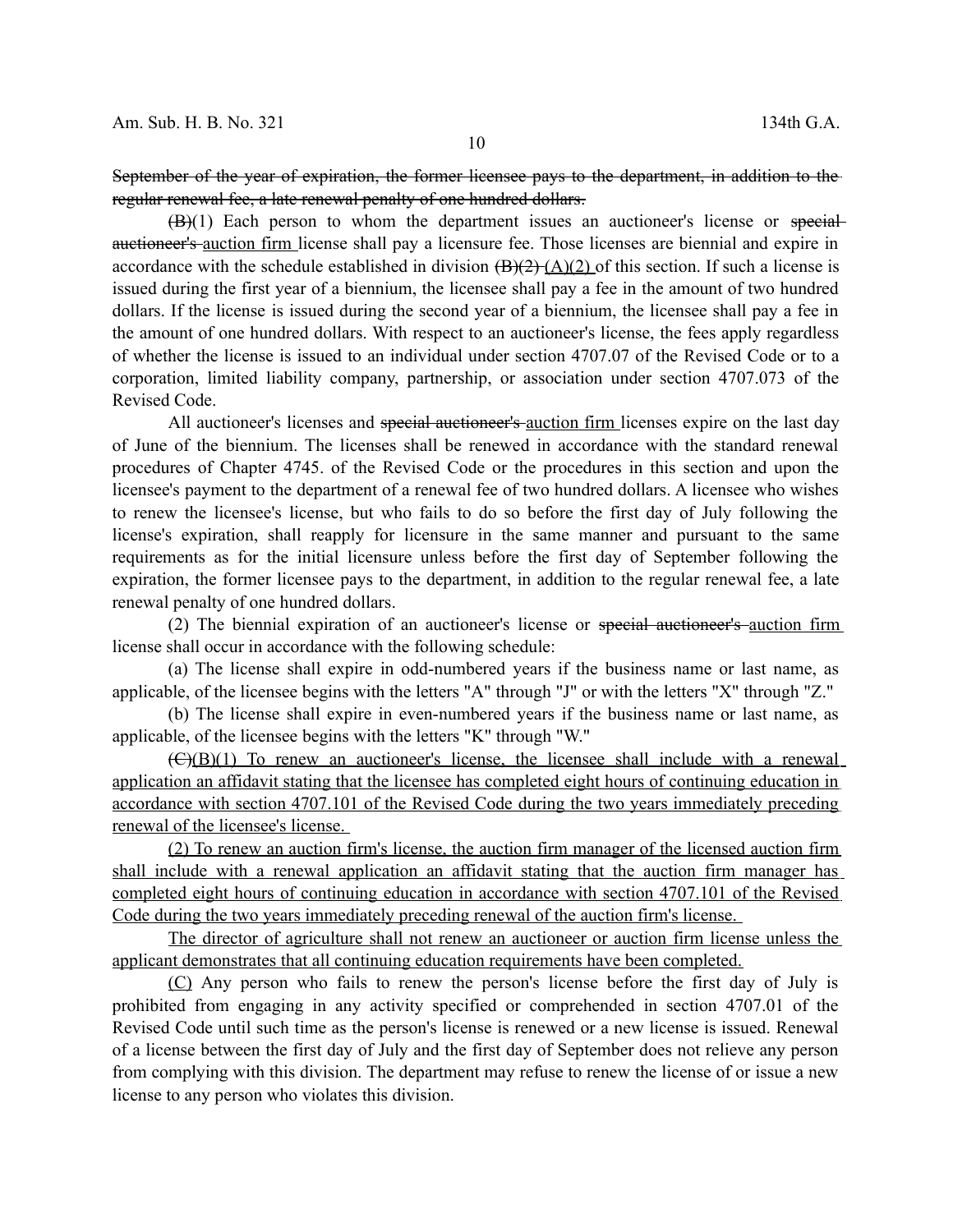(D) The department shall prepare and deliver to each licensee a permanent license certificate and an identification card, the appropriate portion of which shall be carried on the person of the licensee at all times when engaged in any type of auction activity, and part of which shall be posted with the permanent certificate in a conspicuous location at the licensee's place of business.

(E) Notice in writing shall be given to the department by each auctioneer or apprentice auctioneer licensee of any change of principal business location or any change or addition to the name or names under which business is conducted, whereupon the department shall issue a new license for the unexpired period. Any change of business location or change or addition of names without notification to the department shall automatically cancel any license previously issued. For each new auctioneer's or apprentice auctioneer's license issued upon the occasion of a change in business location or a change in or an addition of names under which business is conducted, the department may collect a fee of ten dollars for each change in location, or name or each added name unless the notification of the change occurs concurrently with the renewal application or unless otherwise provided in section 4707.07 of the Revised Code.

 Sec. 4707.101. (A) A licensed auctioneer shall complete eight hours of continuing education in accordance with this section prior to renewal of the license under section 4707.10 of the Revised Code. The auction firm manager of a licensed auction firm shall complete eight hours of continuing education in accordance with this section prior to the renewal of the auction firm license under section 4707.10 of the Revised Code.

(B)(1) Except as provided in division (B)(2) of this section, a licensed auctioneer and an auction firm manager shall complete the eight hours of continuing education as follows:

 (a) Three of the hours shall include areas of instruction in any of the following areas: an overview of this chapter and rules adopted under it, including any recent amendments to that chapter or rules; contract law; the uniform commercial code; auction ethics; or trust or escrow accounts.

(b) Five of the hours shall include areas of instruction in any of the following areas: advertising and marketing; business math and accounting; insurance and liability; federal firearms law; business management; motor vehicle auctions; real estate auctions; or personal property auctions.

(2) If a licensed auctioneer has been issued a license with a period of validity of twelve months or less, the auctioneer shall complete four hours of continuing education as follows:

(a) One hour in the areas of instruction described in division  $(B)(1)(a)$  of this section;

(b) Three hours in the areas of instruction described in division (B)(1)(b) of this section.

(C) A licensed auctioneer or an auction firm manager of a licensed auction firm may complete an area of instruction for continuing education hours in another state if both of the following apply:

(1) The area of instruction has been approved by the appropriate state governing body in the other state.

(2) The Ohio auctioneers commission approves the completion of the area of instruction by the auctioneer or an auction firm manager in the other state.

Sec. 4707.11. (A) Except as provided in division (B) of this section, each application for a license issued under this chapter shall be accompanied by proof of financial responsibility in the form of either an irrevocable letter of credit or a cash bond or a surety bond in the amount of twenty-five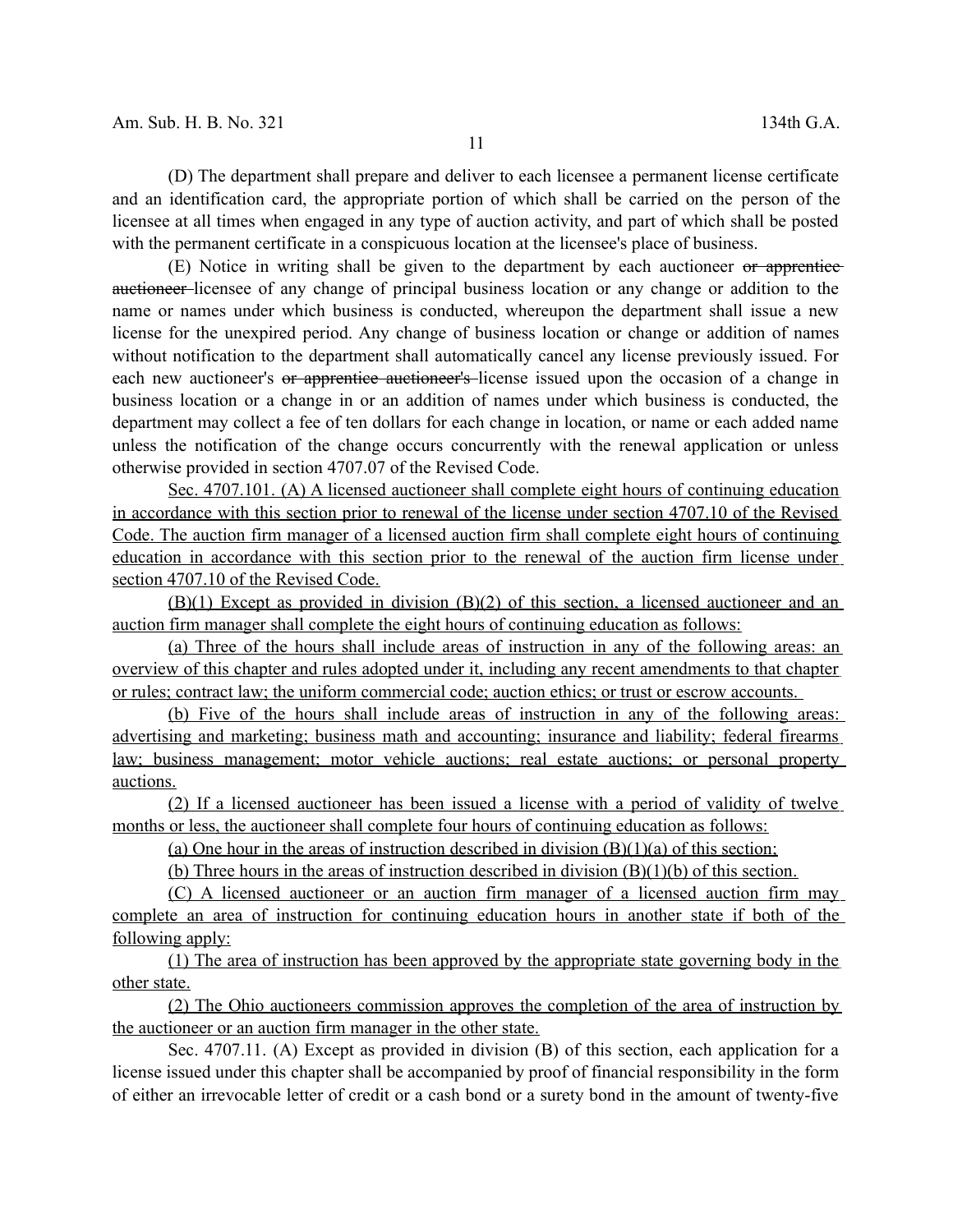thousand dollars. If the applicant gives a surety bond, the bond shall be executed by a surety company authorized to do business in this state.

A bond shall be made payable to the department of agriculture and shall include a condition that requires the applicant to comply with this chapter and rules adopted under it, including a requirement that the person refrain from conduct described in section 4707.15 of the Revised Code. All bonds shall be on a form approved by the director of agriculture.

A licensee shall maintain proof of financial responsibility for three years following the date of initial licensure. After the three-year period, a licensee who has not engaged in conduct described in section 4707.15 of the Revised Code and has not otherwise violated this chapter or rules adopted under it during that period shall no longer be required to maintain proof of financial responsibility except as otherwise provided in this section.

A licensee whose license expires without being renewed under section 4707.10 of the Revised Code or is suspended under section 4707.15 or 4707.30 of the Revised Code shall give proof of financial responsibility in accordance with this section in order to obtain reinstatement or reactivation of the license.

(B) Division (A) of this section does not apply to  $\frac{any\text{-either}}{any\text{-either}}$  of the following:

(1) A licensee whose license was issued prior to July 1, 2003, provided that the license continues to be renewed under section 4707.10 of the Revised Code and is not suspended under section 4707.15 or 4707.30 of the Revised Code;

(2) An apprentice auctioneer licensee whose license was issued under section 4707.09 of the Revised Code prior to July 1, 2003, and who applies for an auctioneer's license under section 4707.07 of the Revised Code on or after July 1, 2003, provided that the apprentice auctioneer's license is not suspended under section 4707.15 or 4707.30 of the Revised Code, and, if necessary, continues to be renewed under section 4707.10 of the Revised Code, prior to the issuance of the auctioneer's license to the applicant;

(3) An auction firm license that is issued under section 4707.074 of the Revised Code.

Sec. 4707.12. A nonresident may operate as an auctioneer<del>, apprentice auctioneer, or special</del> auctioneer within the state by conforming to this chapter.

The department of agriculture may, within its discretion, waive the testing and schooling requirements for a nonresident, provided that the nonresident holds a valid auctioneer or apprentice auctioneer license issued by a state with which the department has entered into a reciprocal licensing agreement. Nonresidents wishing to so operate in this state shall make application in writing to the department and furnish the department with proof of their ability to conduct an auction, proof of license and financial responsibility, as well as other information that the department may request. If a state with which the department has entered into a reciprocal licensing agreement does not require an apprenticeship, the applicant shall provide proof of license for a period of at least one year prior to receipt of the application.

This section does not apply to  $\Delta$  nonresident auctioneers who do not have a licenseauctioneer from a state with which the department has not entered into a reciprocal licensing agreement shall not operate as an auctioneer in this state, unless that nonresident auctioneer is issued a license under this chapter.

Sec. 4707.14. (A) Each person licensed under this chapter shall have a definite place of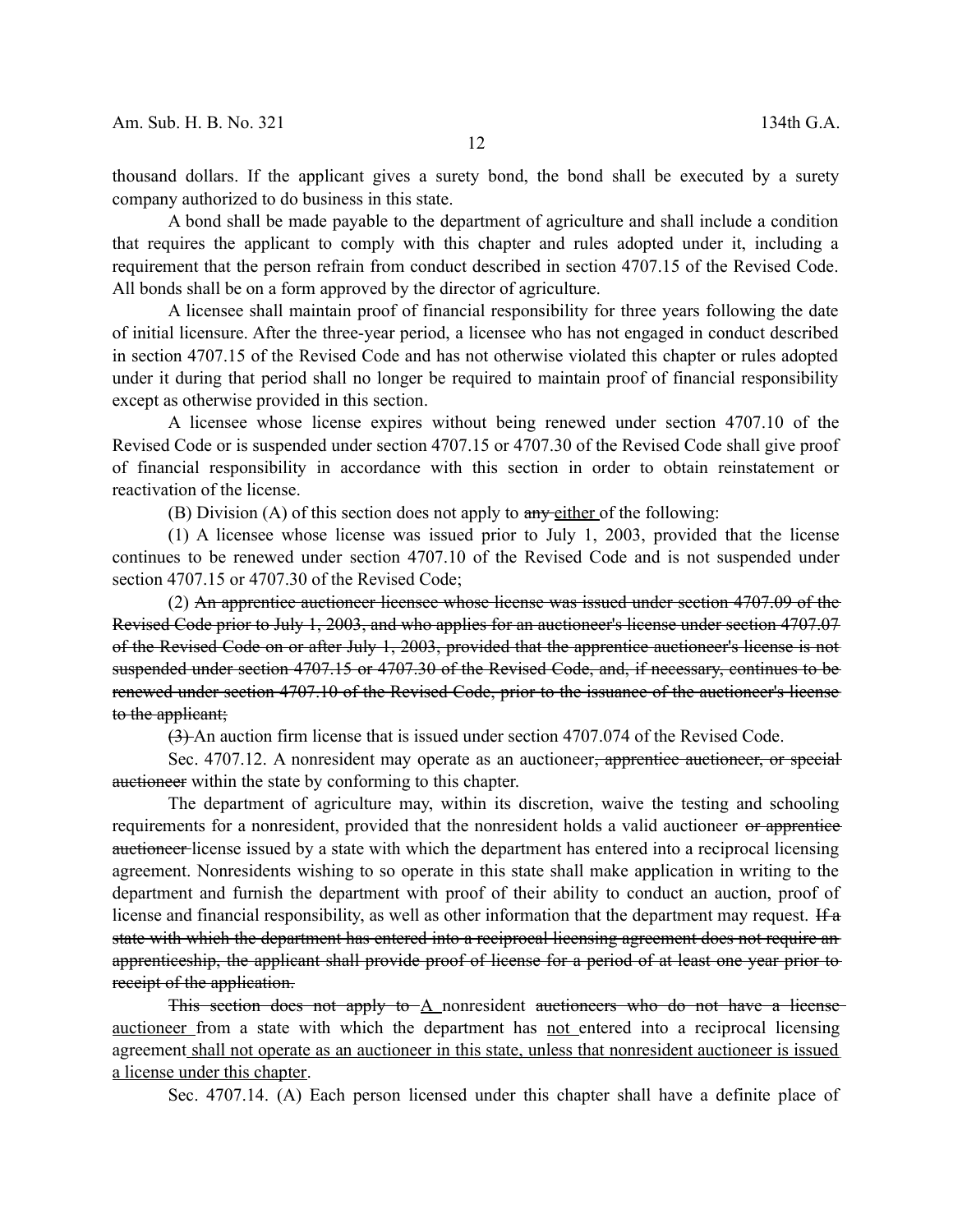business in this state.

(B) Except as provided in division  $(C)$  of this section, if the If a licensee is a nonresident, it is not necessary for the licensee to maintain an active place of business within this state if the licensee maintains such a place of business in the state where the licensee is a resident.

(C) A nonresident who is licensed as a special auctioneer under section 4707.071 of the Revised Code shall have a definite place of business within the state and shall not conduct auctions anywhere else in the state other than the licensee's place of business.

Sec. 4707.15. (A) The department of agriculture may deny, refuse to renew, suspend, or revoke the license of any auction firm, or auctioneer, apprentice auctioneer, or special auctioneer for any of the following causes:

(1) Obtaining a license through false or fraudulent representation;

(2) Making any substantial misrepresentation in an application for a license;

(3) A continued course of misrepresentation or for making false promises through agents, advertising, or otherwise;

(4) Specifying that an auction is a reserve auction, absolute auction, multi-parcel auction, or estate auction, but not conducting the auction as specified;

(5) Failing to account for or remit, within a reasonable time, any money or property belonging to others that comes into the licensee's possession, and for commingling funds of others with the licensee's own, or failing to keep funds of others in an escrow or trust account, except that in the case of a transaction involving real estate, such funds shall be maintained in accordance with division (A)(26) of section 4735.18 of the Revised Code;

(6) Paying valuable consideration to any person who has violated this chapter;

(7) Except as provided in division (B) of this section, conviction in a court of competent jurisdiction of this state or any other state of a criminal offense involving fraud, forgery, embezzlement, false pretenses, extortion, conspiracy to defraud, or another similar offense or a felony;

(8) Violation of this chapter or rules adopted under it;

(9) Failure to furnish voluntarily at the time of execution, copies of all written instruments prepared by the auctioneer or auction firm;

(10) Any conduct of a person that is licensed under this chapter that demonstrates bad faith, dishonesty, incompetency, or untruthfulness;

(11) Any other conduct of a person that is licensed under this chapter that constitutes improper, fraudulent, or dishonest dealings;

(12) Failing prior to the sale at public auction to enter into a written contract with the owner or consignee of any property to be sold, containing the terms and conditions upon which the licensee received the property for auction;

(13) The use of any power of attorney to circumvent this chapter;

(14) Failure to display either of the following:

(a) The sign required under section 4707.22 of the Revised Code; or

(b) A notice conspicuously at the clerk's desk or on a bid card that clearly states the terms and conditions of the auction and, if applicable, an explanation of the multi-parcel auction process.

(15) Failure to notify the department of any conviction of a felony or crime involving fraud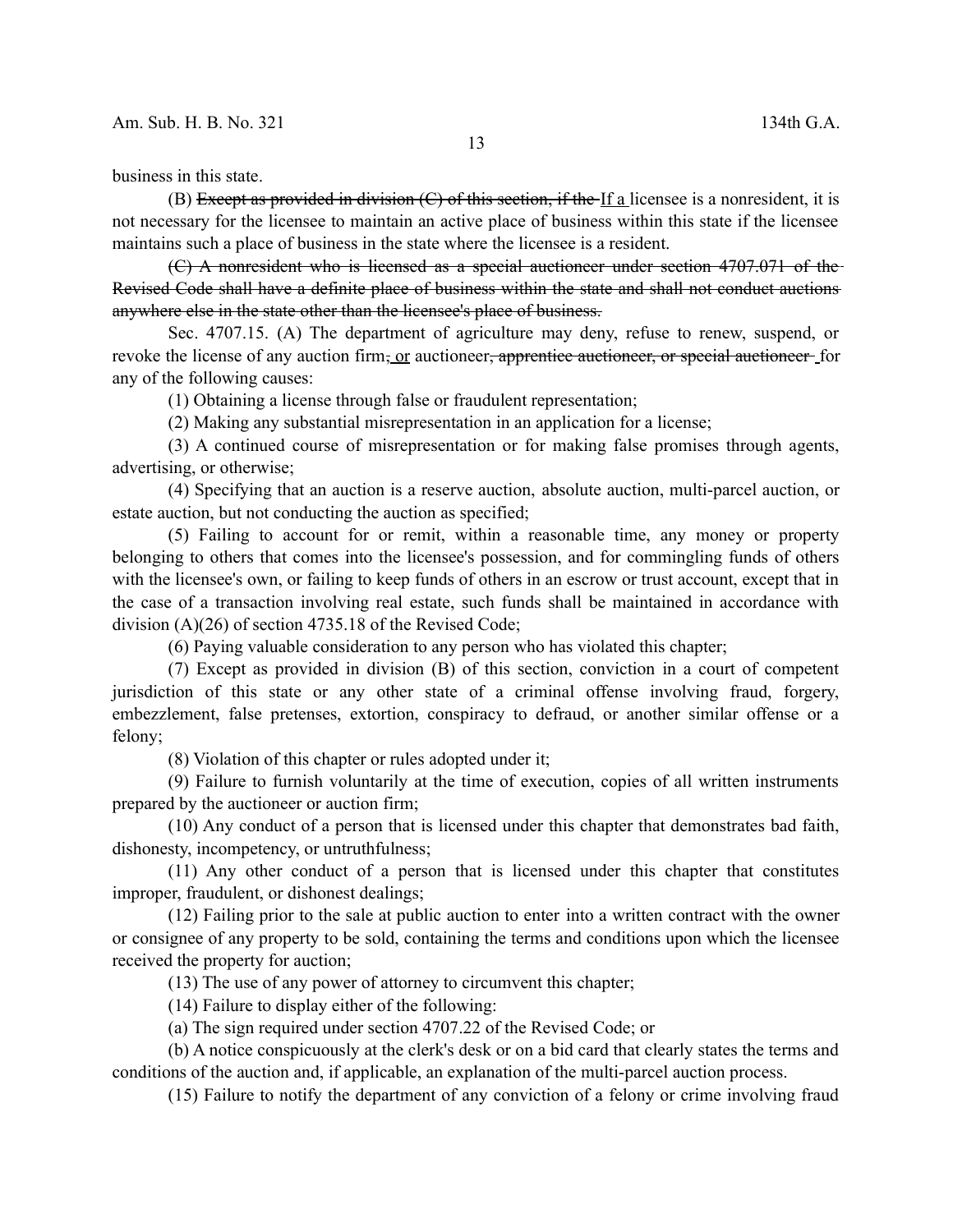within fifteen days of conviction;

(16) Aiding an unlicensed person in the performance of services or acts that require a license under this chapter;

(17) The suspension or revocation of a license to engage in auctioneering or other disciplinary action by the licensing authority of another state;

(18) The refusal or disapproval by the licensing authority of another state of an application for a license to engage in auctioneering;

(19) Failure of a licensee to notify the department of agriculture within fifteen days of a disciplinary action against the licensee by another state's applicable governing authority;

(20) Engaging in auctioneering or providing auction services without a license or during the suspension of a license;

(21) Attempting to cheat or cheating on an auctioneer examination or aiding another to cheat on an examination.

(B) The department shall not refuse to issue a license to an applicant because of a criminal conviction unless the refusal is in accordance with section 9.79 of the Revised Code.

Sec. 4707.151. (A) No person shall engage in bid rigging.

(B) As used in this section, "bid rigging" means a conspiracy between auctioneers, apprentice auctioneers, special auctioneers, any participants in an auction, or any other persons who agree not to bid against each other at an auction or who otherwise conspire to decrease or increase the number or amounts of bids offered at auction.

 Sec. 4707.153. (A) An auctioneer license or auction firm license is automatically suspended if the following apply, as applicable:

(1) The director of agriculture determines that a licensed auctioneer has failed to complete the continuing education requirements established under section 4707.101 of the Revised Code.

(2) The director determines the auction firm manager of a licensed auction firm has failed to complete the continuing education requirements established under section 4707.101 of the Revised Code.

A license is automatically suspended on the date on which the director makes a determination under division  $(A)(1)$  or  $(2)$  of this section. The director shall provide the offending licensee with an opportunity for an administrative hearing on the suspension in accordance with Chapter 119. of the Revised Code.

(B) If an auctioneer's or auction firm's license is suspended under division (A) of this section, the auctioneer or auction firm manager of the auction firm shall provide proof of completion of the continuing education requirements not later than one hundred eighty days after the date that the suspension is issued. If such an auctioneer or auction firm manager fails to submit the proof of completion of the continuing education requirements within that time period, the license is automatically revoked. The director shall provide the former licensee an opportunity for an administrative hearing on the revocation in accordance with Chapter 119. of the Revised Code.

(C) If an auctioneer or auction firm license is revoked under this section, the former licensee shall not apply for a new license under this chapter earlier than one year after the revocation. The applicant shall comply with all requirements under section 4707.07 or 4707.074 of the Revised Code, as applicable.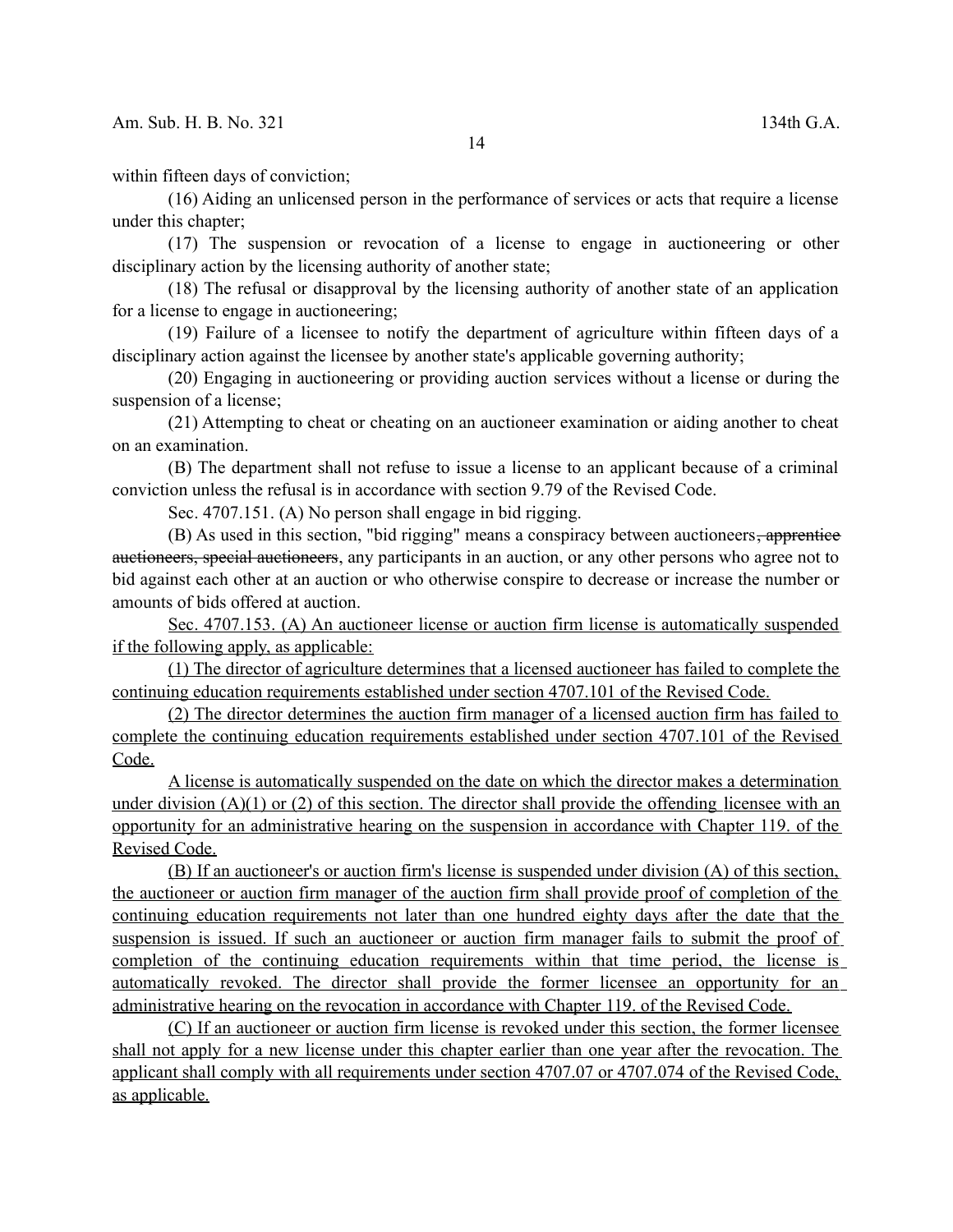Sec. 4707.16. (A) The department of agriculture may, upon its own motion, and shall, upon the verified written complaint of any person, investigate the actions of any auction firm, or auctioneer<del>, apprentice auctioneer, or special auctioneer</del>, any applicant for an auction firm's, or auctioneer's, apprentice auctioneer's, or special auctioneer's license, or any person who assumes to act in that capacity, if the complaint, together with other evidence presented in connection with it, makes out a prima-facie case.

If the department determines that any such applicant is not entitled to receive a license, a license shall not be granted to the applicant, and if the department determines that any licensee is guilty of a violation of section 4707.14 or 4707.15 of the Revised Code, the department may suspend or revoke the license. Any auction firm, or auctioneer, apprentice auctioneer, or special auctioneerwho has had the auction firm's-or auctioneer's, apprentice auctioneer's, or special auctioneer's license revoked shall not be issued another such license for a period of two years from the date of revocation.

(B) The department may investigate complaints concerning the violation of sections 4707.02 and 4707.15 of the Revised Code and may subpoena witnesses in connection with such investigations as provided in this section. The department may make application to the court of common pleas for an order enjoining the violation of sections 4707.02 and 4707.15 of the Revised Code, and upon a showing by the department that any licensed auction firm, or auctioneer, apprentice auctioneer, or special auctioneer has violated or is about to violate section 4707.15 of the Revised Code, or any person has violated or is about to violate section 4707.02 of the Revised Code, an injunction, restraining order, or other order as may be appropriate shall be granted by the court.

(C) The department may compel by subpoena the attendance of witnesses to testify in relation to any matter over which it has jurisdiction and that is the subject of inquiry and investigation by it, and require the production of any book, paper, or document pertaining to that matter. In case any person fails to file any statement or report, obey any subpoena, give testimony, or produce any books, records, or papers as required by such a subpoena, the court of common pleas of any county in the state, upon application made to it by the department, shall compel obedience by attachment proceedings for contempt, as in the case of disobedience of the requirements of a subpoena issued from that court, or a refusal to testify therein.

(D) When the department determines that a person not licensed under this chapter is engaged in or is believed to be engaged in activities for which a license is required under this chapter, the department may issue an order to that person requiring the person to show cause as to why the person should not be subject to licensing under this chapter. If the department, after a hearing, determines that the activities in which the person is engaged are subject to licensing under this chapter, the department may issue a cease-and-desist order that shall describe the person and activities that are subject to the order. A cease-and-desist order issued under this section shall be enforceable in and may be appealed to the common pleas courts of this state under Chapter 119. of the Revised Code.

(E) In addition to the remedies provided under this section and irrespective of whether an adequate remedy at law exists, the department may apply to a court of common pleas for a temporary or permanent injunction or other appropriate relief for continued violations of this chapter. For purposes of this division, the court of common pleas shall be the court of common pleas of Licking county or the court of common pleas of the county where the violation occurs.

(F) For purposes of this section, investigative costs incurred by the department are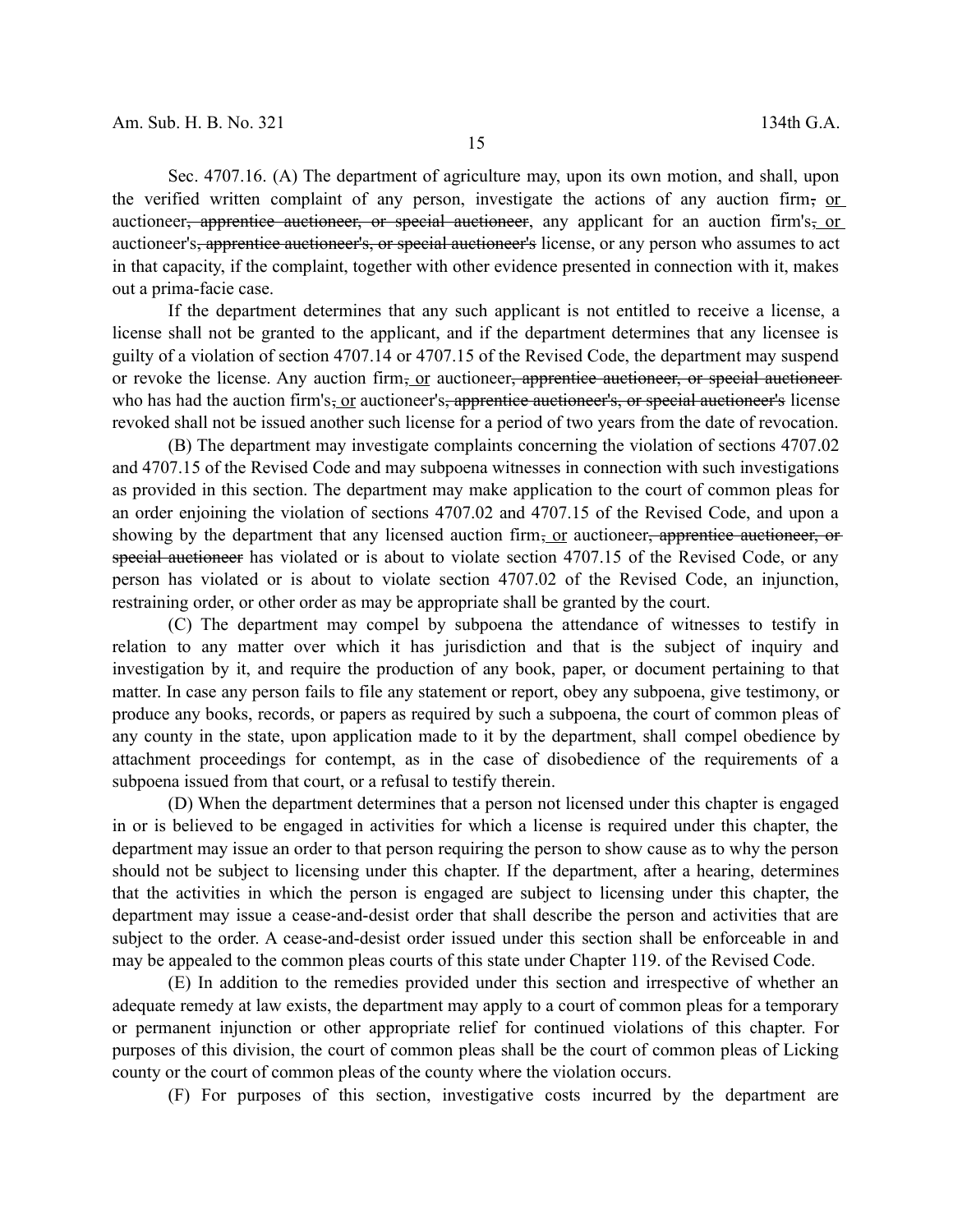recoverable either by the issuance of an administrative order of the department or by an order of a court of competent jurisdiction.

Sec. 4707.171. There is hereby created in the state treasury the auction education fund. Seven dollars and fifty cents of each fee collected for an initial or renewed auction firm's or apprentice auctioneer's license shall be credited to the auction education fund. In addition, seven dollars and fifty cents out of each one hundred dollars that is collected as a fee for an initial or renewed auctioneer's license or for a renewed special auctioneer's license shall be credited to the fund. All interest earned on moneys deposited in the state treasury to the credit of the auction education fund shall be credited to the fund.

The state auctioneers commission shall use any moneys from the auction education fund to advance and underwrite education and research in the auction field for the benefit of those licensed under this chapter and the auctioneering public and to cooperate with associations of auctioneers and other groups for the education of auctioneers and the advancement of the auction profession in this state.

Sec. 4707.18. No person engaged in the business of, or acting in the capacity of, an auction firm, or auctioneer, or special auctioneer shall bring or maintain any action in the courts of this state for the collection of compensation for any services performed as an auction firm or auctioneer without first alleging and proving that the person was a duly licensed auction firm, or auctioneer, or special auctioneer at the time the alleged cause of action arose.

Sec. 4707.19. (A) The director of agriculture may adopt reasonable rules necessary for the implementation of this chapter in accordance with Chapter 119. of the Revised Code. In addition, the director shall adopt rules in accordance with Chapter 119. of the Revised Code that establish the portion of license fees collected under this chapter that are to be deposited into the auction recovery fund under section 4707.25 of the Revised Code.

No person shall fail to comply with a rule adopted under this chapter.

(B) The director shall adopt rules that establish a schedule of civil penalties for violations of this chapter, rules adopted under it, or orders issued under it. The rules shall provide that the civil penalty for the first violation of this chapter, rule, or order shall not exceed five thousand dollars and the civil penalty for each subsequent offense shall not exceed ten thousand dollars. In addition, the director, in establishing the schedule of civil penalties in the rules, shall consider past violations of this chapter and rules adopted under it, the severity of a violation, and the amount of actual or potential damage to the public or the auction profession.

(C) The department of agriculture may hear testimony in matters relating to the duties imposed on it, and any person authorized by the director may administer oaths. The department may require other proof of the honesty and truthfulness of any person named in the application for an auction firm's, or auctioneer's, apprentice auctioneer's, or special auctioneer's license before admitting the applicant to an examination or issuing a license.

Sec. 4707.20. (A) Except when conducting an auction under division (B)(5)(b) of section 4707.02 of the Revised Code, no person shall act as an auction firm, or auctioneer, or specialauctioneer until the person has first entered into a written contract or agreement in duplicate with the owner or consignee of any property to be sold, containing the terms and conditions upon which the licensee receives or accepts the property for sale at auction. The contracts or agreements shall, for a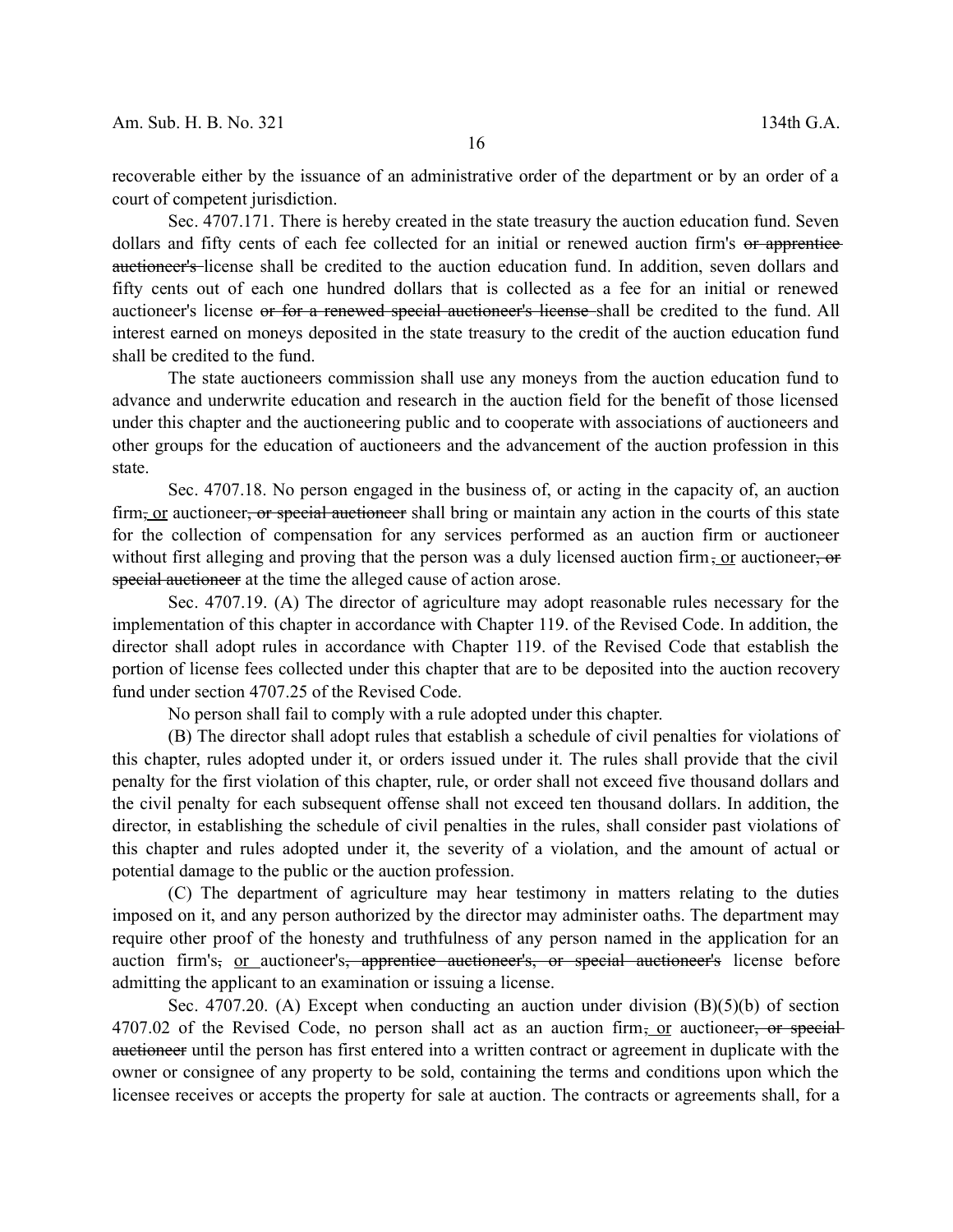period of two years, be kept on file in the office of every person so licensed. No apprentice auctioneer shall be authorized to enter into such a contract or agreement without the written consent of the apprentice auctioneer's sponsoring auctioneer, and all contracts or agreements shall be made in the name of and on behalf of the sponsoring auctioneer. In addition, an apprentice auctioneer shall not enter into an auction contract for the sale of real property in the name of the sponsoring auctioneer regardless of whether the apprentice auctioneer is licensed as a real estate broker or salesperson.

(B) On all contracts or agreements between an auction firm, or auctioneer, or specialauctioneer and the owner or consignee, there shall appear a prominent statement indicating that the auction firm, or auctioneer, or special auctioneer is licensed by the department of agriculture, and either that the licensee is bonded in favor of the state or that an aggrieved person may initiate a claim against the auction recovery fund created in section 4707.25 of the Revised Code as a result of the licensee's actions, whichever is applicable.

(C) The auction firm, or auctioneer, or special auctioneer, who contracts with the owner is liable for the settlement of all money received, including the payment of all expenses incurred only by the licensee and the distribution of all funds, in connection with an auction.

(D) For purposes of this section, a contract or agreement shall specify all of the following:

(1) The owner of the property to be sold or the owner's agent or the consignee;

(2) The date of the auction or a termination date of the contract or agreement;

(3) The location of the auction;

(4) The terms and conditions of the auction;

(5) All of the fees to be charged by the auctioneer or the auction firm, which shall include commissions, rentals, advertising, and labor;

(6) An explanation of the settlement of the auction that includes the disbursement of interest money, if applicable;

(7) A statement establishing the responsibility for bad checks, debts, and unpaid auction items;

(8) A statement indicating whether the auction is a reserve auction or an absolute auction. In addition, the statement shall include the definition of reserve auction or absolute auction from section 4707.01 of the Revised Code, as applicable.

(9) A statement of the auctioneer's or auction firm's policy regarding absentee bidding;

(10) A brief description of the real or personal property to be sold;

(11) If the sale is of real or personal property at absolute auction, a statement affirming that the seller of the real or personal property has a bona fide intention to transfer ownership of the property to the highest bidder.

(12) If the sale is a multi-parcel auction, a statement between the owner or owners of the real or personal property and the auctioneer, or auction firm, or special auctioneer attesting that the type of auction will be a multi-parcel auction.

Sec. 4707.21. (A) No auction firm, or auctioneer, apprentice auctioneer, or special auctioneer shall willfully do any of the following:

(1) Willfully neglect or refuse to furnish the department of agriculture statistics or other information in the auction firm's, or auctioneer's, apprentice auctioneer's, or special auctioneer's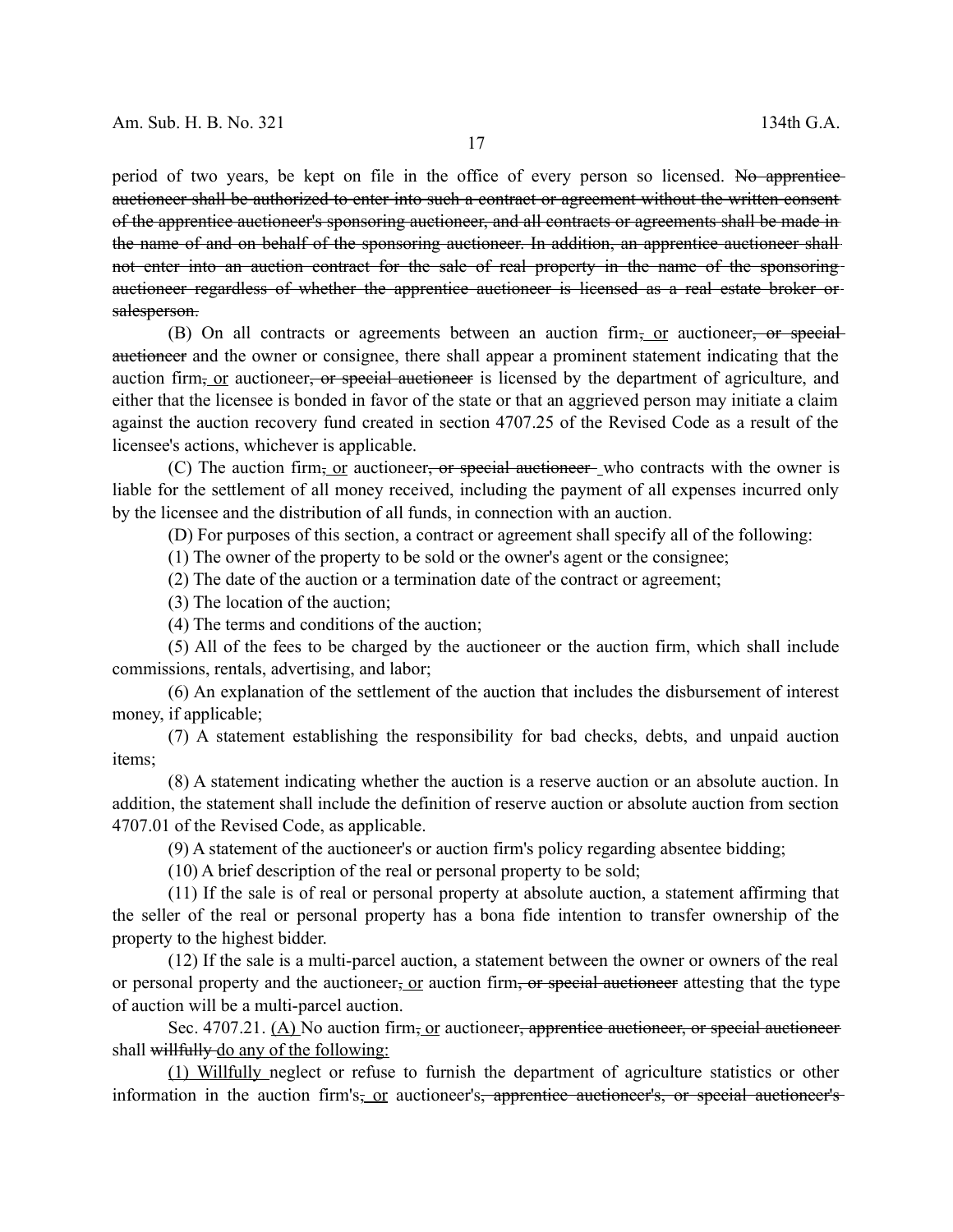possession or under the auction firm's, or auctioneer's, apprentice auctioneer's, or special auctioneer's control that the auction firm, or auctioneer, apprentice auctioneer, or special auctioneer is authorized to collect; nor shall the auction firm, auctioneer, apprentice auctioneer, or special auctioneer neglect

(2) Neglect or refuse, for more than thirty days, to answer questions submitted on circulars; nor shall the auction firm, auctioneer, apprentice auctioneer, or special auctioneer knowingly

(3) Knowingly answer any such questions submitted on circulars specified in division (A)(2) of this section falsely; and nor shall the auction firm, auctioneer, apprentice auctioneer, or special auctioneer refuse

(4) Refuse to obey subpoenas and give testimony. Licensees

(B) Licensees, as well as charitable, religious, or civic organizations and schools that sponsor an auction under division  $(B)(5)(b)$  of section 4707.02 of the Revised Code, shall keep records relative to any auction for at least two years from its date. These records shall include settlement sheets, written contracts, and copies of any advertising that lists the items for auction, as applicable.

Sec. 4707.22. (A) Any person licensed under this chapter who advertises, by linear advertisements or otherwise, to hold or conduct an auction shall indicate in the advertisement the licensee's name or the name registered with the department of agriculture and that the licensee is an auctioneer or apprentice auctioneer. Any apprentice auctioneer who advertises, as provided in this section, also shall indicate in the apprentice's advertisement the name of the auctioneer under whom the apprentice is licensed. The name of the auctioneer shall be displayed in equal prominence with the name of the apprentice auctioneer in the advertisement. Any such licensee who advertises in a manner other than as provided in this section is guilty of violating division (C) of section 4707.15 of the Revised Code.

(B) An auction firm licensed under this chapter that advertises, by linear advertisements or otherwise, to solicit or receive consignments or to provide auction services shall indicate in the advertisement the name of the auction firm. In addition, an advertisement of an auction of consignments or an advertisement by an auction firm of an auction for which the auction firm will provide auction services shall comply with divisions (A) and (D) of this section.

(C) If an auction to be advertised is an absolute auction, all advertisements for the auction shall unequivocally state that the auction is an absolute auction.

(D) If an advertisement for an auction contains the words "estate auction," or words to that effect, the person licensed under this chapter who advertises shall do both of the following:

(1) Enter into an agreement directly with the executor, administrator, or court appointed designee of the estate property;

(2) List prominently in the advertisement the county in which the estate is located and the probate court case number of the estate.

(E) All persons licensed under this chapter that conduct or are involved in an auction jointly are responsible for the posting of a sign at the auction. The sign shall contain all of the following:

(1) The name of all licensed persons involved in the auction;

(2) A statement that the persons are licensed by the department of agriculture;

(3) The address of the department of agriculture.

The sign shall be posted at the main entrance of the auction, at the place of registration for the auction, or by the cashier for the auction. The sign shall be of a size not smaller than eight and one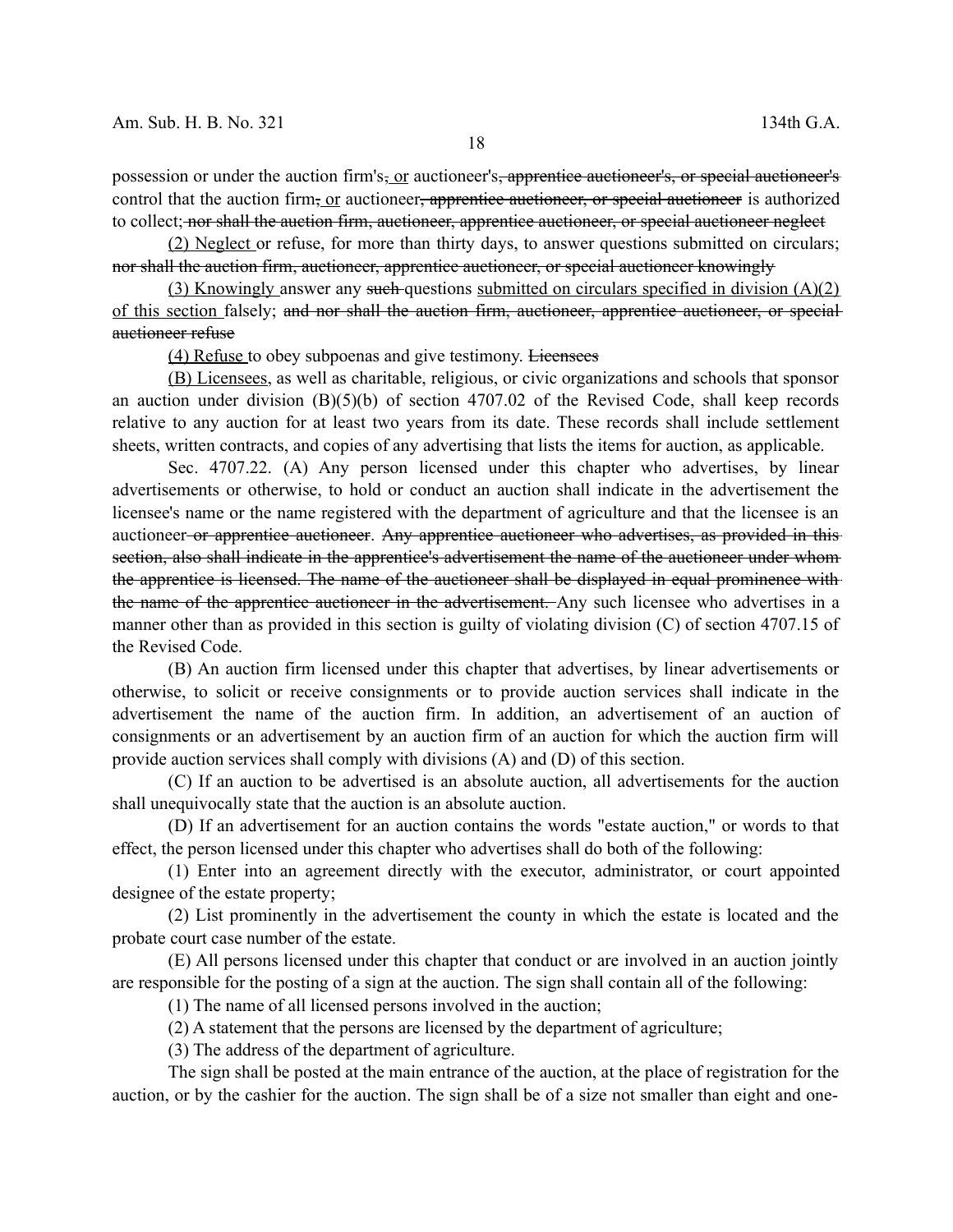half inches by eleven inches. The letters and numbers on the sign shall be of adequate size to be readily seen by an individual with normal vision when viewing it.

(F) An advertisement for the sale of real property at auction shall contain the name of the licensed auctioneer who is entering into the auction contract and the name of the real estate broker licensed under Chapter 4735. of the Revised Code who is involved in the sale. Compliance with this section shall not require a real estate broker licensed under Chapter 4735. of the Revised Code to obtain a license under section 4707.073 of the Revised Code.

(G) If an auction to be advertised is a multi-parcel auction, all advertisements for the auction, excluding road signs, shall state that the auction will be offered in various amalgamations, including as individual parcels or lots, combinations of parcels or lots, and all parcels or lots as a whole.

Sec. 4707.25. (A) The auction recovery fund is hereby created in the state treasury. The fund shall be administered by the director of agriculture. The treasurer of state shall credit all of the following to the fund: any moneys transferred to it from the auctioneers fund created under section 4707.05 of the Revised Code; except as otherwise provided in this section, a portion, in an amount specified in rules adopted under section 4707.19 of the Revised Code, of license fees collected under this chapter; any assessments levied under this section; repayments made to the auction recovery fund under section 4707.30 of the Revised Code by persons licensed under this chapter; and interest earned on the assets of the fund.

Moneys credited to the fund shall be used to make payments to persons in accordance with sections 4707.26 and 4707.31 of the Revised Code and to persons who obtain a final judgment in accordance with section 4707.261 and sections 4707.27 to 4707.30 of the Revised Code in a court of competent jurisdiction against a person licensed under this chapter on the grounds of conduct by the licensee that is described in section 4707.15 of the Revised Code or that otherwise violates this chapter or rules adopted under it and that is associated with an act or transaction that only a licensee lawfully may perform. In the case of a final judgment, the amount of the payments shall be limited to any portion of the final judgment that remains unpaid. In all cases, the amount of the payments is subject to the dollar limitations established in section 4707.29 of the Revised Code.

(B) The director shall ascertain the balance of the fund on the first day of July each year. If the balance of the fund is greater than two million dollars, the director may utilize, during the fiscal year beginning on that first day of July, the portion of the fund that is greater than two million dollars to sponsor educational programs or to underwrite research that is beneficial to persons licensed under this chapter and to the public. If the balance of the fund is at least four million dollars, the portion of license fees collected under this chapter that otherwise would be credited to the fund under this section shall be credited to the auctioneers fund during the fiscal year beginning on that first day of July.

If the balance of the fund is less than four hundred thousand dollars, the director shall levy an assessment against each person who holds a valid license issued under this chapter. The amount of the assessment shall be determined by subtracting the balance of the fund from five hundred thousand dollars and dividing the resulting total by the number of persons recorded under section 4707.06 of the Revised Code as holding a valid license issued under this chapter. All assessments that are collected shall be credited to the fund.

(C) The director shall collect from the fund a service fee in an amount equal to the interest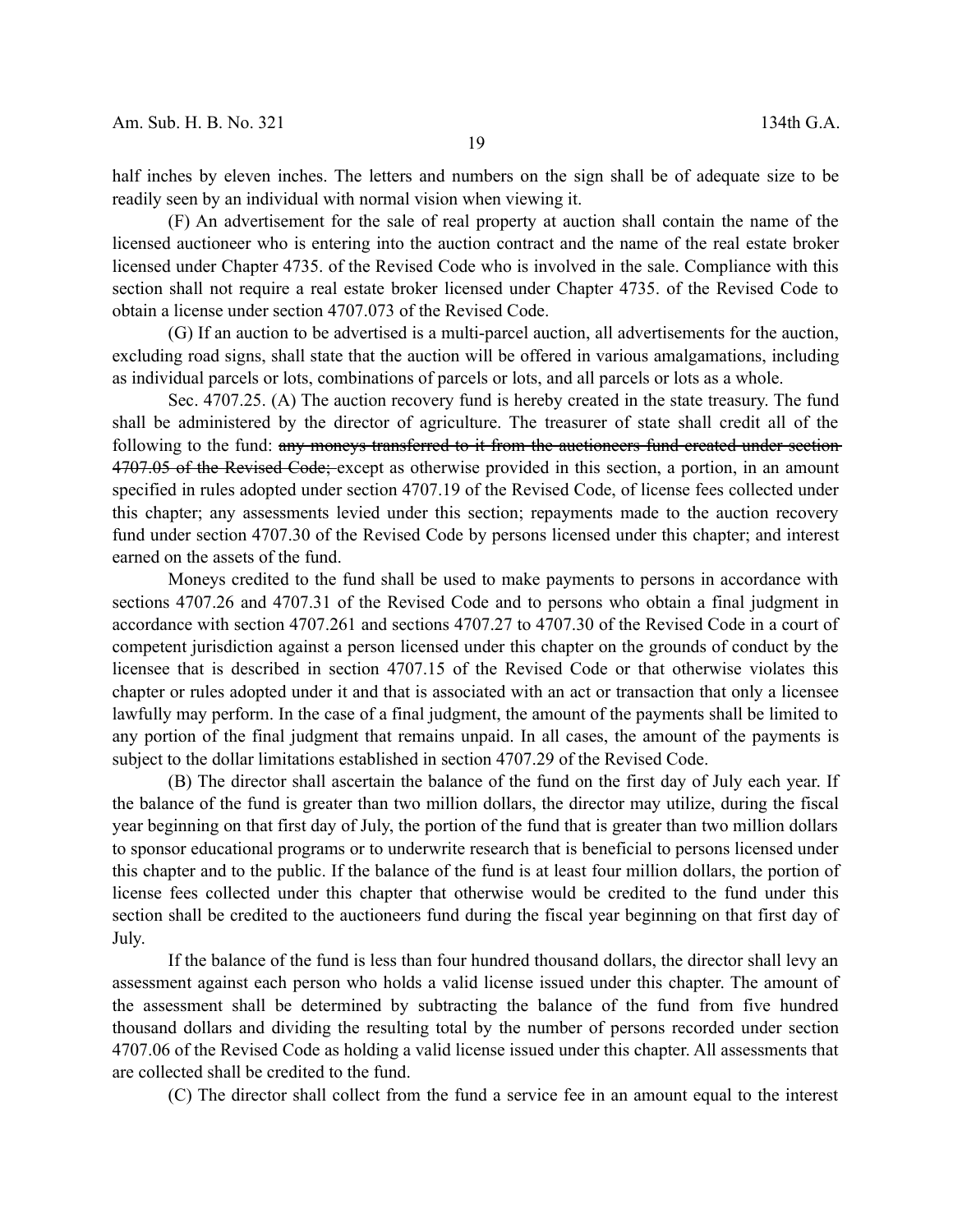rate specified in division (A) of section 1343.03 of the Revised Code multiplied by the annual interest earned on the assets of the fund to defray the expenses incurred by the department of agriculture in the administration of the fund.

Sec. 5322.01. As used in sections 5322.01 to 5322.05 of the Revised Code:

(A) "Self-service storage facility" means any real property that is designed and used only for the purpose of renting or leasing individual storage space in the facility under the following conditions:

(1) The occupants have access to the storage space only for the purpose of storing and removing personal property.

(2) The owner does not issue a warehouse receipt, bill of lading, or other document of title, as defined in section 1301.201 of the Revised Code, for the personal property stored in the storage space.

"Self-service storage facility" does not include any garage used principally for parking motor vehicles, any garage or storage area in a private residence, an establishment licensed pursuant to sections 915.14 to 915.24 of the Revised Code, or any property of a bank or savings and loan association that contains vaults, safe deposit boxes, or other receptacles for the uses, purposes, and benefits of the bank's or savings and loan association's customers.

(B) "Owner" means a person that is the owner or operator of a self-service storage facility, the lessor or sublessor of an entire self-service storage facility, the agent of any of the foregoing, or any other person authorized by any of the foregoing to manage the facility or to receive rent from an occupant pursuant to a rental agreement.

(C) "Occupant" means a person that rents storage space at a self-service storage facility pursuant to a rental agreement that the person enters into with the owner.

(D) "Rental agreement" means any written agreement that is entered into by the owner and the occupant and that establishes the terms and conditions of the occupant's use of storage space at a self-service storage facility.

(E) "Personal property" means money and every animate or inanimate tangible thing that is the subject of ownership, except anything forming part of a parcel of real estate, as defined in section 5701.02 of the Revised Code, and except anything that is an agricultural commodity, as defined in division (A) of section 926.01 of the Revised Code.

(F) "Late fee" means any fee or charge assessed for an occupant's failure to pay rent when due. "Late fee" does not include interest on a debt, reasonable expenses incurred in the collection of unpaid rent, or costs associated with the enforcement of any other remedy provided by statute or contract.

(G) "Last known address" means either of the following:

(1) The mailing address or electronic mail address provided by the occupant in the most recent rental agreement or the mailing address or electronic mail address-provided by the occupant in a subsequent written notice of a change of address;

(2) The mailing address or electronic mail address of any of the persons described in division (A) of section 5322.03 of the Revised Code that is provided by any of those persons to the owner of a self-service storage facility or that is discovered by the owner of a self-service storage facility.

Sec. 5322.03. An owner's lien created by division (A) of section 5322.02 of the Revised Code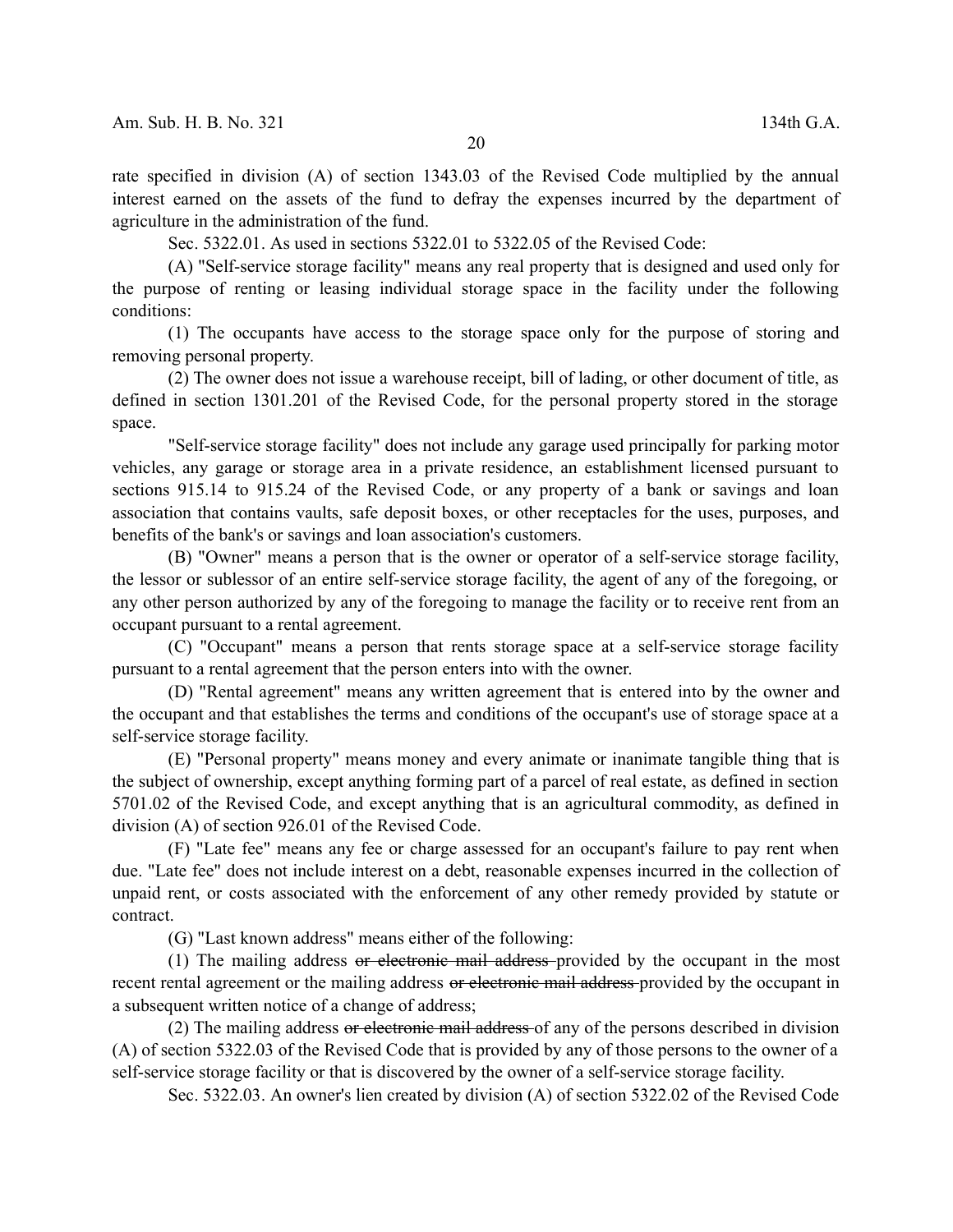for a claim that has become due may be enforced only as follows:

(A) The following persons shall be notified in accordance with divisions (B) and (C) of this section:

(1) All persons whom the owner has actual knowledge of and who claim an interest in the personal property;

(2) All persons holding liens on any motor vehicle or watercraft amongst the property;

(3) All persons who have filed security agreements in the name of the occupant evidencing a security interest in the personal property with either the secretary of state or the county recorder of the county in which the self-service storage facility is located or the Ohio county of the last known address of the occupant.

 $(B)(1)$  The Except as otherwise provided in division  $(B)(2)$  of this section, the notice shall be delivered in person, sent by certified mail<del>, sent by electronic mail,</del> or sent by first-class mail or private delivery service with a certificate or verification of mailing to the last known address of each person who is required to be notified by division (A) of this section;

(2) If the notice is sent by electronic mail, then the notice shall also be sent via either certified or first-class mail to the last known address of each person who is required to be notified by division (A) of this section(2)(a) The notice may be sent by electronic mail to the occupant only if both of the following apply:

(i) The occupant agreed to receive the notice via electronic mail and provided an electronic mail address to the owner in the original agreement or in a subsequent amendment to the agreement.

(ii) The owner sends the notice via electronic mail in such a way as to establish, with a response or return receipt, that the message was delivered to the occupant's electronic mail address.

(b) If it cannot be established in accordance with division (B)(2)(a) of this section that the notice was delivered, the owner shall use another method of delivery authorized by division (B)(1) of this section.

(C) The notice shall include all of the following:

(1) The name and last known address of the occupant who rented the storage space in which the personal property was stored;

(2) An itemized statement of the owner's claim showing the sum due at the time of the notice and the date when the sum became due;

(3) A brief and general description of the personal property subject to the lien. The description shall be reasonably adequate to permit the person notified to identify it except that any container including, but not limited to, a trunk, valise, or box that is locked, fastened, sealed, or tied in a manner that deters immediate access to its contents and that has not been opened by the owner prior to the date on which the notice is given may be described as such without describing its contents.

(4) A notice of denial of access to the personal property, if a denial of access is permitted under the terms of the rental agreement, which notice provides the name, street address, and telephone number of the person whom the person notified may contact to pay the claim and to either obtain the personal property or enter into a rental agreement for the storage of the personal property;

(5) A demand for payment within a specified time not less than ten days after delivery of the notice;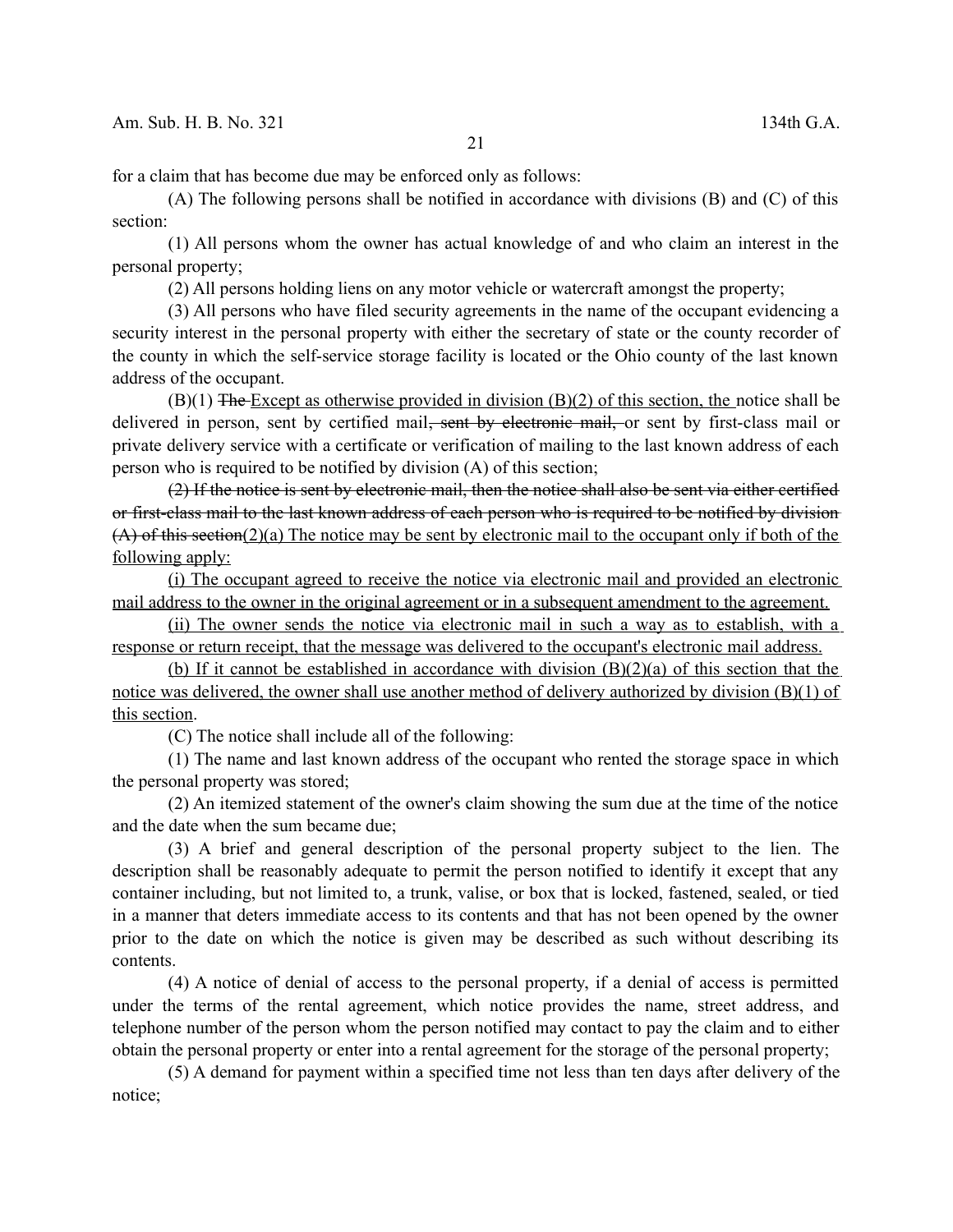(6) A conspicuous statement that unless the claim is paid within that time the personal property will be advertised for sale and will be sold by auction and that, if no person purchases the personal property at the auction, the personal property may be sold at a private sale or destroyed;

(7) The street or internet address of the place at which the sale will be held, if the sale will be held at a place other than the self-service storage facility in which the personal property was stored.

(D)(1) Any notice given pursuant to this section that is sent by first-class mail or private delivery service with a certificate or verification of mailing shall be deemed delivered when it is deposited with the United States postal service or private delivery service and properly addressed with proper postage prepaid.

(2) Any notice given pursuant to this section that is sent by electronic mail to an occupant shall be deemed delivered when it is properly addressed and sent the owner receives a response or return receipt.

(E) The sale of the personal property shall conform to the terms of the notice as provided for in this section.

(F) The sale of the personal property may be held at the self-service storage facility or, if the street or internet address of the place was included in the notice as required by division  $(C)(7)$  of this section, on the internet or at the nearest suitable place to the self-service storage facility at which the personal property is stored.

(G) After the expiration of the time given in the notice, an advertisement of the sale shall be published once a week for two consecutive weeks in a newspaper of general circulation in the county in which the self-service storage facility is located or any other commercially reasonable manner. The manner of advertisement shall be deemed commercially reasonable if at least three independent bidders register for, view, or attend the sale. The advertisement shall include all of the following:

(1) A brief and general description of the personal property as required by division  $(C)(3)$  of this section, except that the description shall describe the contents of any trunk, valise, or box that is locked, fastened, sealed, or tied in a manner that deters immediate access to its contents, if the trunk, valise, or box is opened by the owner prior to the date on which the advertisement of sale is published;

(2) The name and last known address of the occupant who rented the storage space in which the personal property was stored;

(3) The street address of the self-service storage facility;

(4) The time, place, and manner of the sale.

The sale shall take place at least fifteen days after the first publication.

(H)(1) Any person who has a security interest in, or who holds a lien against, a motor vehicle or watercraft may pay the amount necessary to satisfy the lien created by division (A) of section 5322.02 of the Revised Code and the reasonable expenses incurred under this section. That person, upon payment of the amount necessary to satisfy the lien plus expenses, may enter into a new rental agreement for the storage of the motor vehicle or watercraft. Any person who presents proof of a security interest in or lien on a motor vehicle or watercraft or a court order authorizing the person to take possession of a motor vehicle or watercraft may immediately remove the motor vehicle or watercraft from the self-service storage facility without satisfying the lien or expenses of the owner.

(2) Before any sale of personal property other than a motor vehicle or watercraft pursuant to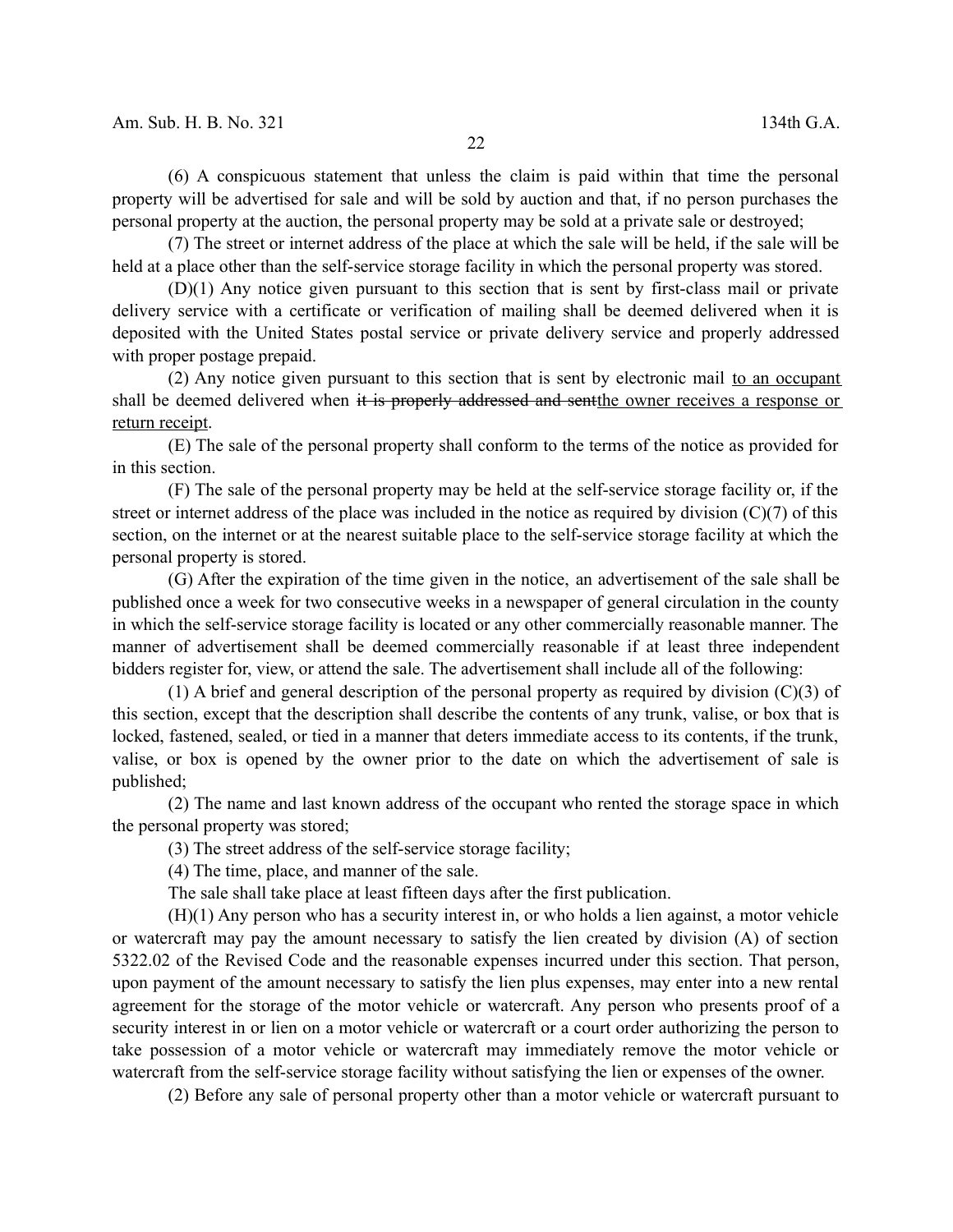this section, any person who has a legal interest or a security interest in, or who holds a lien against, any personal property other than a motor vehicle or watercraft may pay the amount necessary to satisfy the lien created by division (A) of section 5322.02 of the Revised Code and the reasonable expenses incurred under this section and remove the personal property in which the person has the interest or against which the person holds the lien. After removal of all the personal property, including any motor vehicle or watercraft, from the storage space of the self-service storage facility by any means under this section, the owner may enter into a rental agreement with a new occupant for the storage space, and the owner has no obligation to the prior occupant of that storage space.

(3) Upon receipt of the payment from a person other than the occupant, the owner may, at the owner's sole discretion, enter into a new rental agreement for the storage of the personal property or, if the person meets the conditions set forth in division (H)(2) of this section, shall permit the person to remove the personal property from the self-service storage facility.

(4) If the occupant pays the amount necessary to satisfy the lien created by division (A) of section 5322.02 of the Revised Code and the reasonable expenses incurred under this section, the occupant shall immediately remove all of the occupant's personal property from the self-service storage facility, unless the owner of the self-service storage facility agrees to enter into a new rental agreement for the storage of the property.

 $(I)(1)$  If property on which there is a lien under division  $(A)$  of section 5322.02 of the Revised Code is not sold at auction, but is claimed under division (H) of this section and the owner's lien is satisfied, then all legal or security interest in, or any other liens held against, the property shall remain intact.

(2) A purchaser at auction in good faith, except an owner or an owner's agent, of the personal property sold to satisfy an owner's lien created by division (A) of section 5322.02 of the Revised Code takes the property free and clear of any rights of persons against whom the lien was valid, or any persons who had an interest in, or who held, any other lien against the property, despite noncompliance by the owner with the requirements of this section.

(J) The owner may examine any personal property to be sold pursuant to this section. The examination may include, but is not limited to, the opening of any trunk, valise, box, or other container that is locked, fastened, sealed, tied, or otherwise closed in a manner that deters immediate access to its contents.

 $(K)(1)$  If the property upon which the lien created under division (A) of this section is claimed 5322.02 of the Revised Code creates a lien is a motor vehicle, trailer, or a watercraft, the owner shall-may, at the owner's sole discretion, have the motor vehicle, trailer, or watercraft towed from the premises if any of the following circumstances applies:

(a) The notice was delivered or sent pursuant to division (B) of this section to all persons holding a lien on the motor vehicle, trailer, or watercraft, and thirty days have elapsed since the notice was delivered or sent-without a response from any of those persons.

(b) Rent and other charges related to the property remain unpaid or unsatisfied by the occupant for sixty days, and no lien holders have been identified.

(c) The owner is planning to hold or has held a sale  $at$  auction of for the personal property that was stored in the self-service storage unit-space with that motor vehicle, trailer, or watercraft, in which case the motor vehicle, trailer, or watercraft shall may, at the owner's sole discretion, be towed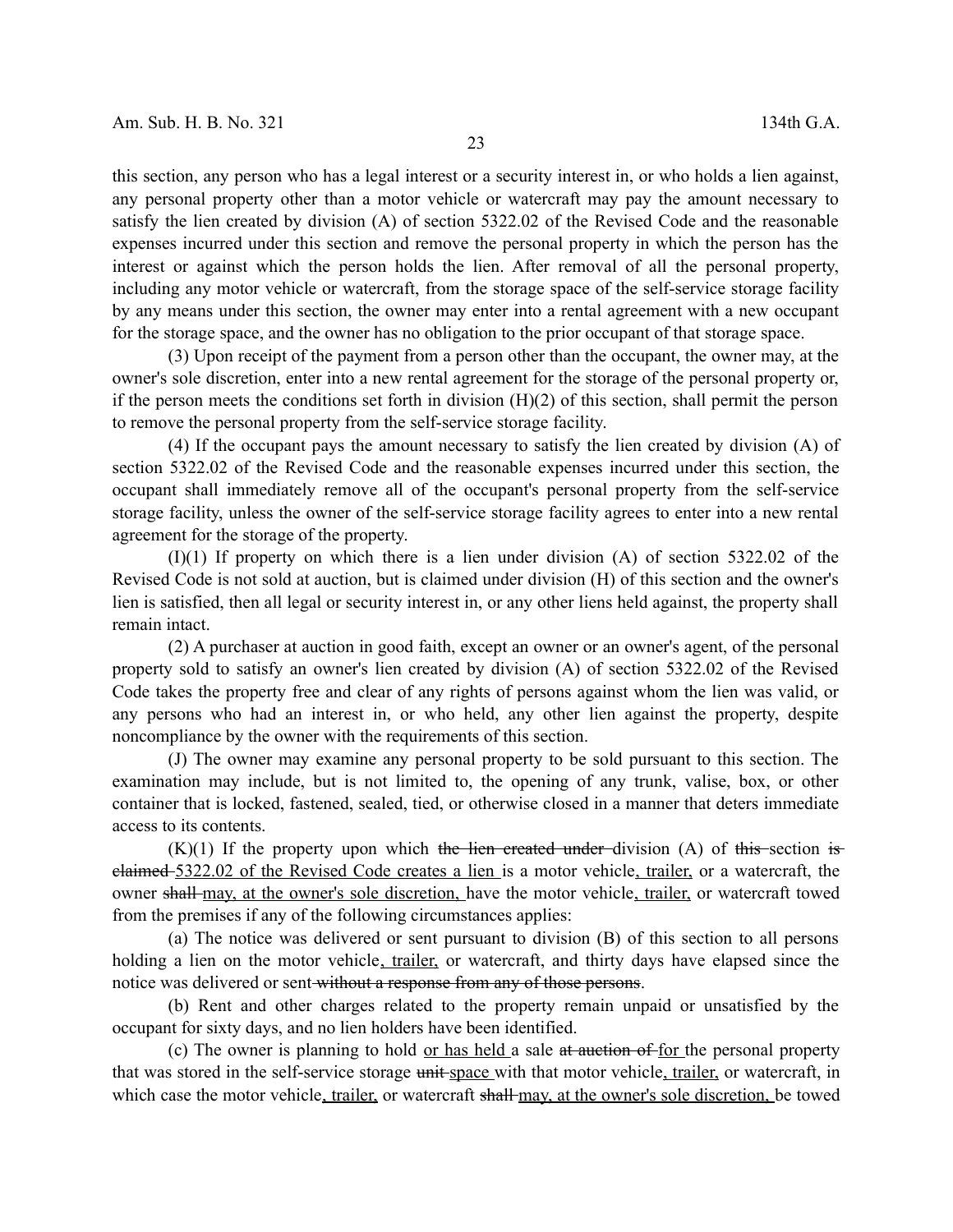prior to <u>or following</u> the auctionsale.

(2) The owner shall not be liable for the motor vehicle, trailer, or watercraft or any damages to the motor vehicle, trailer, or watercraft once the tower-towing service or storage facility takes possession of the property. The notice delivered or sent pursuant to division (B) of this section to all persons holding a lien on the motor vehicle, trailer, or watercraft shall include the name of the towing companyservice or storage facility. The name and the street address of the towing company service or storage facility shall also be made available to the occupant or any lien holder upon the presentation of a document of title or another document that confirms an interest in the motor vehicle, trailer, or watercraft.

As used in this division, "towing service or storage facility" means any for-hire motor carrier that removes a motor vehicle, trailer, or watercraft from a self-service storage facility pursuant to this division and any place to which that for-hire motor carrier delivers the motor vehicle, trailer, or watercraft.

(L) The owner may satisfy the owner's lien from the proceeds of any sale held pursuant to this section, but shall mail the balance, if any, by certified mail, or by first class mail or private delivery service with a certificate or verification of mailing, to the occupant at the occupant's last known mailing address. If the balance is returned to the owner after the owner mailed the balance by certified mail, first class mail, or private delivery service to the occupant or if the mailing address of the occupant is not known, the owner shall hold the balance for two years after the date of the sale for delivery on demand to the occupant or to any other person who would have been entitled to possession of the personal property. After the expiration of the two-year period, the balance shall become unclaimed funds, as defined in division (B) of section 169.01 of the Revised Code, and shall be disposed of pursuant to Chapter 169. of the Revised Code.

(M) An owner may buy at any public sale held pursuant to this section.

(N) The rights provided by this section shall be in addition to all other rights allowed by law to a creditor against a debtor.

(O)(1) If the owner complies with the requirements for sale under this section, the owner's liability to persons who have an interest in the personal property sold is limited to the balance of the proceeds of the sale after the owner has satisfied the owner's lien.

(2) The owner is liable for damages caused by the failure to comply with the requirements for sale under this section and is liable for conversion for willful violation of the requirements for sale under this section.

(P) If no person purchases the personal property at the auction and if the owner has complied with this section, the owner may do any of the following:

(1) Advertise and sell the personal property pursuant to divisions (F) to (O) of this section;

(2) Sell the personal property at a private sale;

(3) Dispose of the personal property in any manner considered appropriate by the owner including, but not limited to, destroying the personal property.

SECTION 2. That existing sections 4707.01, 4707.02, 4707.021, 4707.04, 4707.05, 4707.06, 4707.07, 4707.073, 4707.08, 4707.091, 4707.10, 4707.11, 4707.12, 4707.14, 4707.15, 4707.151, 4707.16, 4707.171, 4707.18, 4707.19, 4707.20, 4707.21, 4707.22, 4707.25, 5322.01, and 5322.03 of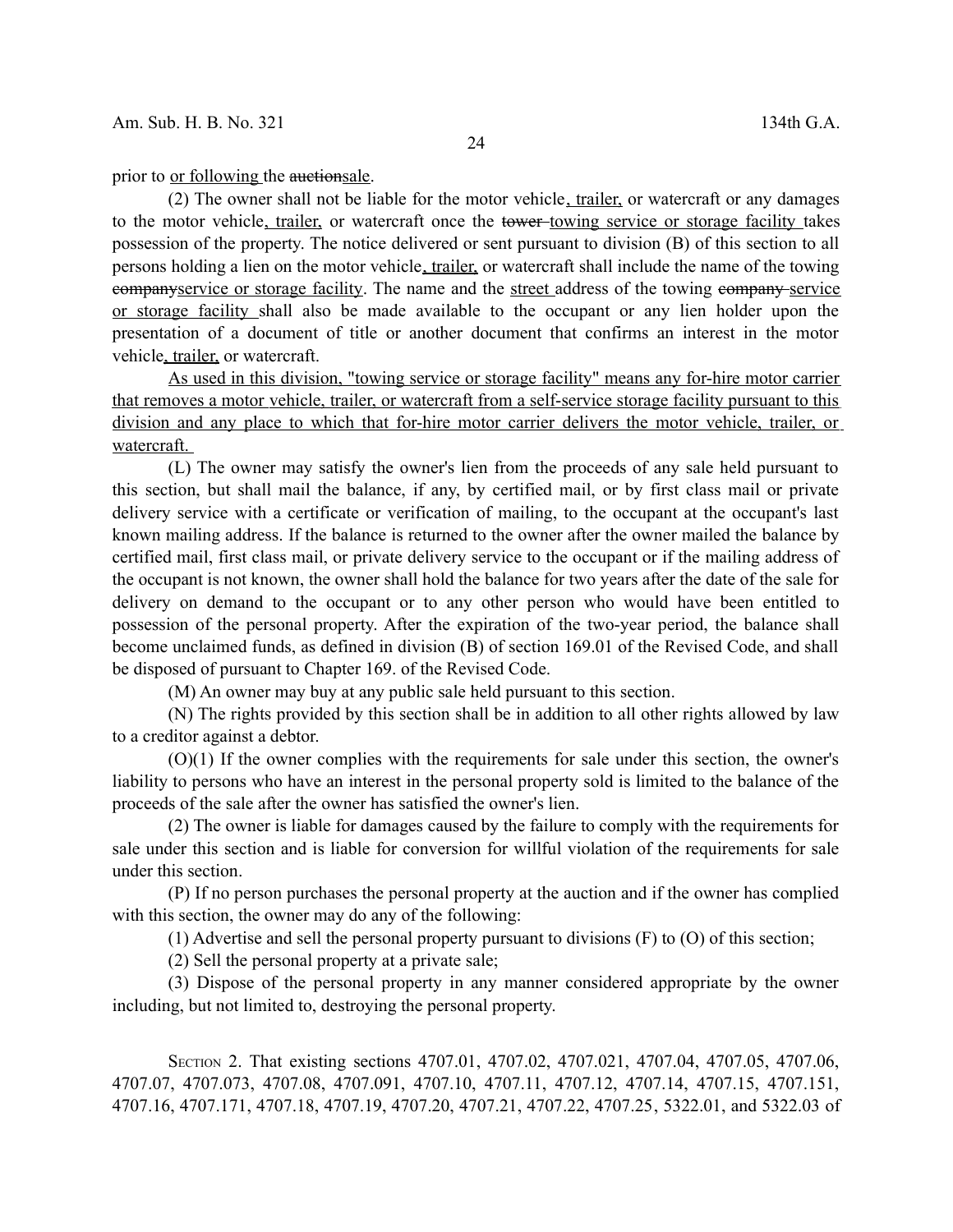the Revised Code are hereby repealed.

SECTION 3. That sections 4707.071 and 4707.09 of the Revised Code are hereby repealed.

SECTION 4. A person that holds a valid special auctioneer license issued under section 4707.071 of the Revised Code, as that section existed prior to its repeal by H.B. of the 134th General Assembly, may continue to operate under the special auctioneer license until an application for an auction firm license submitted to the Department of Agriculture is approved or until twelve months after the effective date of this section has expired, whichever is earliest.

The Director of Agriculture shall adopt any necessary procedures or requirements for purposes of implementing this section.

SECTION 5. A person that holds a valid apprentice auctioneer license issued under section 4707.09 of the Revised Code, as that section existed prior to its repeal by H.B. of the 134th General Assembly, may continue to operate under the apprentice auctioneer license until an application for an auctioneer license submitted to the Department of Agriculture is approved or until twelve months after the effective date of this section has expired, whichever is earliest.

The Director of Agriculture shall adopt any necessary procedures or requirements for purposes of implementing this section.

SECTION 6. The Director of Agriculture shall establish procedures to effectuate the transition of the auction firm license from an annual license to a biennial license under section 4707.10 of the Revised Code.

SECTION 7. Sections 4707.02, 4707.07, 4707.15, and 4707.19 of the Revised Code as presented in this act take effect on the later of October 9, 2021, or the effective date of this section. October 9, 2021, is the effective date of an earlier amendment to those sections by H.B. 263 of the 133rd General Assembly.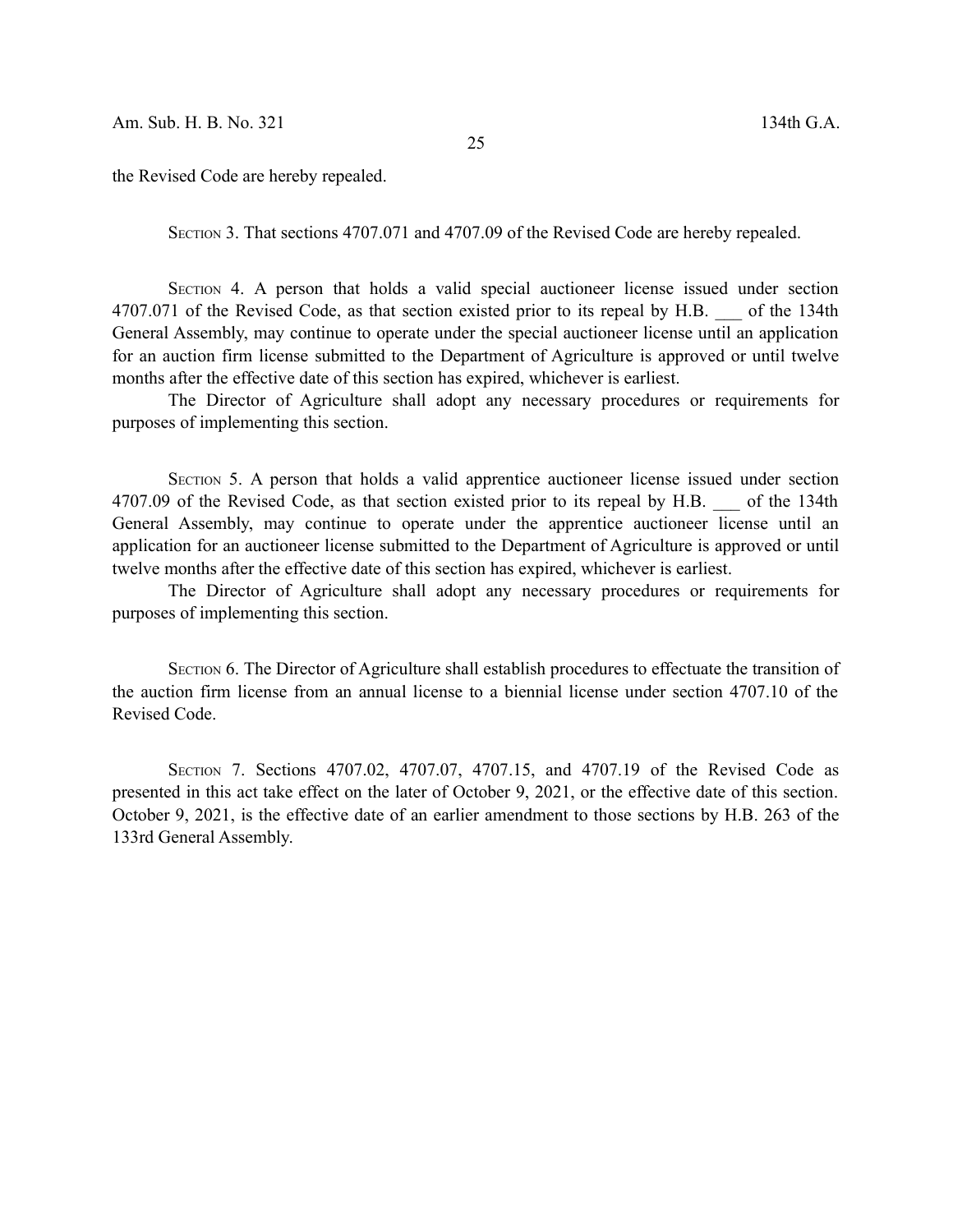*Speaker \_\_\_\_\_\_\_\_\_\_\_\_\_\_\_\_\_\_\_ of the House of Representatives.*

26

*President \_\_\_\_\_\_\_\_\_\_\_\_\_\_\_\_\_\_\_ of the Senate.*

Passed \_\_\_\_\_\_\_\_\_\_\_\_\_\_\_\_\_\_\_\_\_\_\_\_, 20\_\_\_\_

Approved \_\_\_\_\_\_\_\_\_\_\_\_\_\_\_\_\_\_\_\_\_\_\_\_, 20\_\_\_\_

*Governor.*